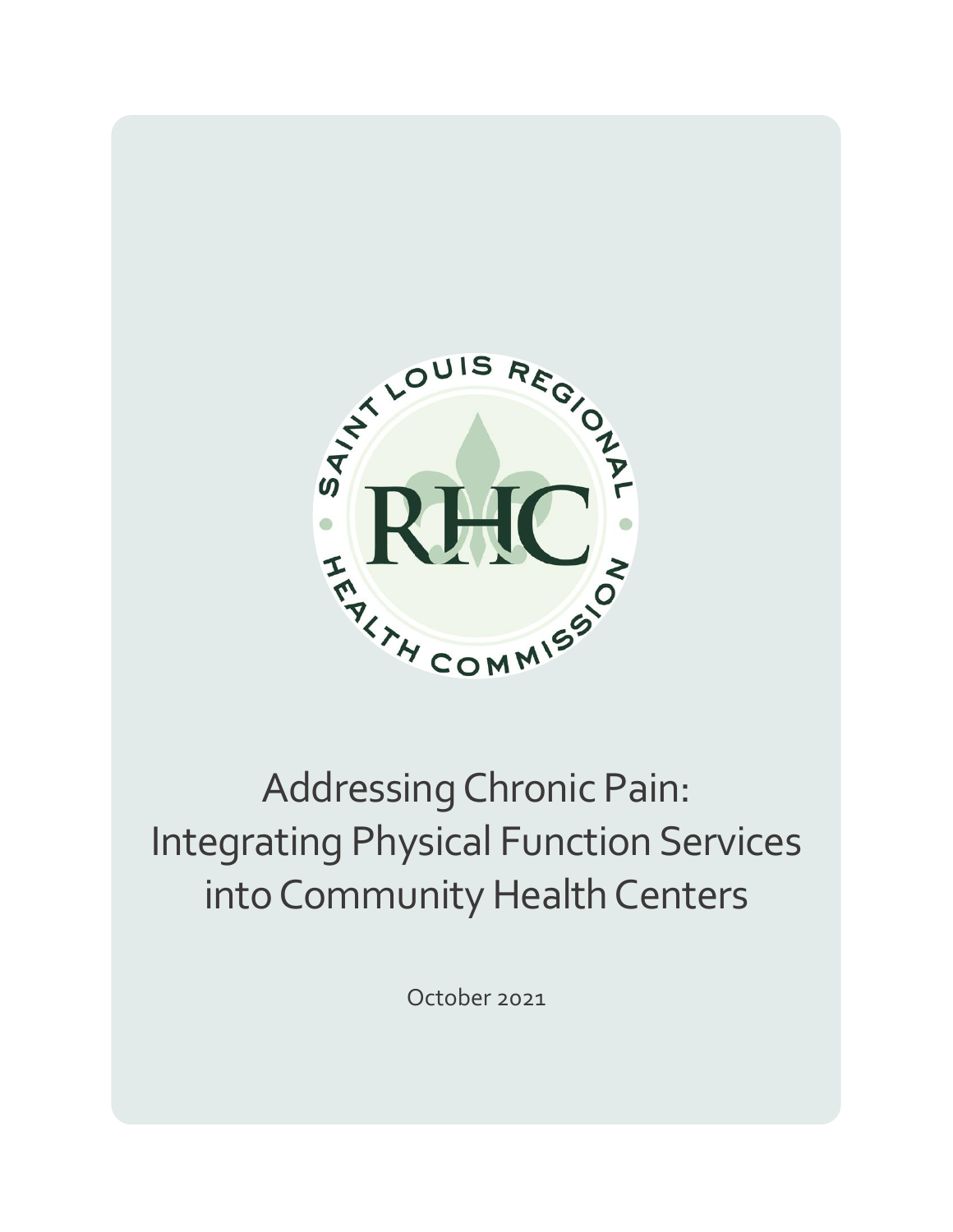# Table of Contents

| THE ST LOUIS REGIONAL HEALTH COMMISSION AND THEIR CHRONIC PAIN INITIATIVE  - 4 -              |  |
|-----------------------------------------------------------------------------------------------|--|
|                                                                                               |  |
|                                                                                               |  |
|                                                                                               |  |
|                                                                                               |  |
|                                                                                               |  |
|                                                                                               |  |
|                                                                                               |  |
|                                                                                               |  |
|                                                                                               |  |
|                                                                                               |  |
|                                                                                               |  |
|                                                                                               |  |
| Nonexclusive List of Conditions Commonly Referred to Physical Function Experts - 15 -         |  |
| Conditions When a Pain Complaint Should Be Prioritized for a Physical Function Expert  - 16 - |  |
|                                                                                               |  |
|                                                                                               |  |
|                                                                                               |  |
|                                                                                               |  |
|                                                                                               |  |
|                                                                                               |  |
|                                                                                               |  |
|                                                                                               |  |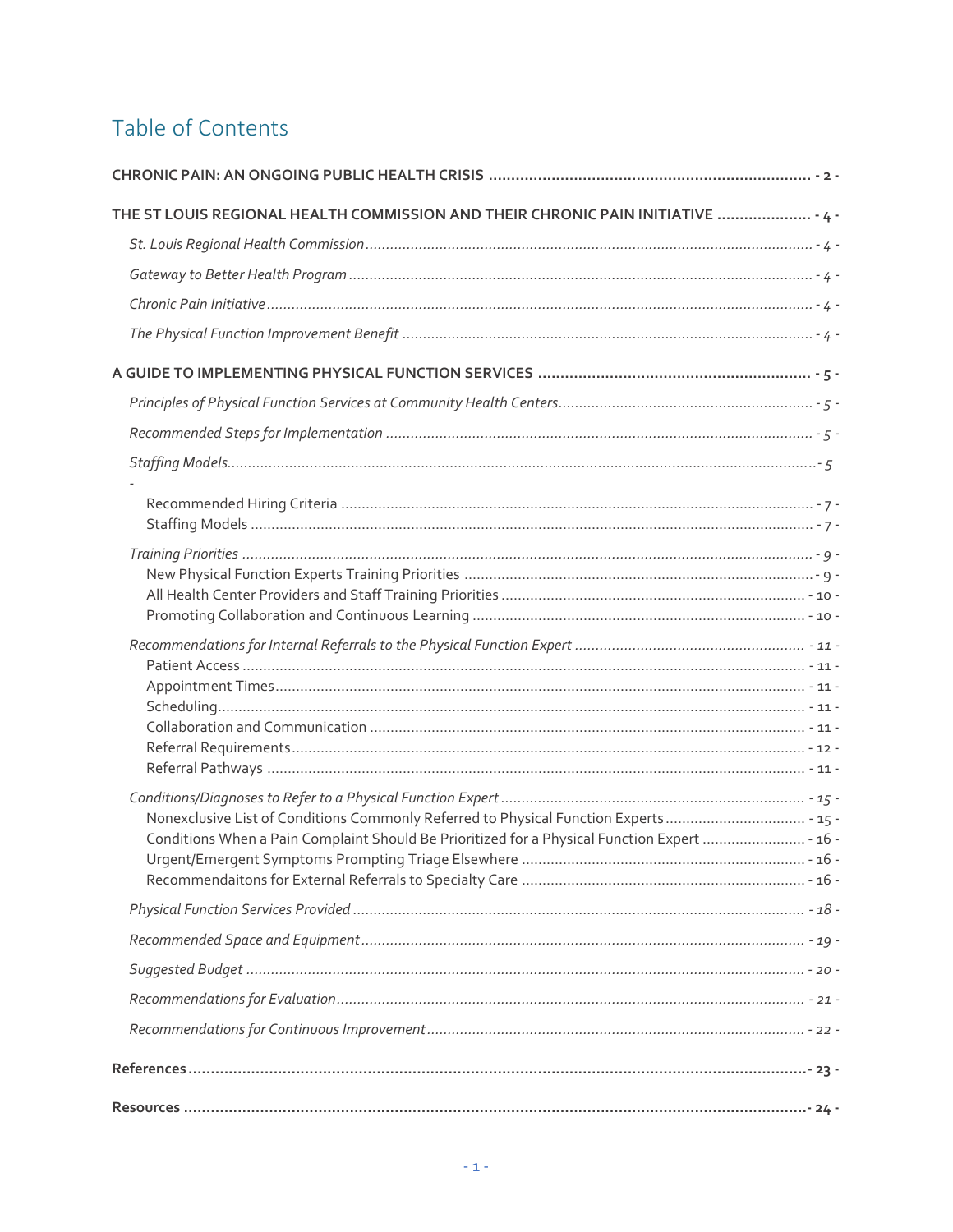# Addressing Chronic Pain: Integrating Physical Function Services into Community Health Centers

# <span id="page-2-0"></span>CHRONIC PAIN: AN ONGOING PUBLIC HEALTH CRISIS

Chronic pain is a widely recognized public health epidemic. Chronic pain may negatively affect an individual's biological, psychological, social, and economic state of being, thereby impacting entire communities. Chronic pain also disproportionately affects certain populations, such low-income adults, women, and adults over 65 years old (Institute of Medicine (U.S.), 2011). Approximately 20.4% of adults in the United States experience chronic pain with 8% suffering from chronic high-impact pain (Dahlhamer et al., 2018). The estimated cost of chronic pain in the United States is \$560-635 billion annually, including \$261-300 billion accounting for health care costs alone (Institute of Medicine (U.S.), 2011). Related to the economic burden of chronic pain is the cost of prescription opioid misuse and overdose, which is estimated to be \$78.5 billion annually (Florence et al., 2016).

Acknowledgement of chronic pain as a pervasive issue has led organizations to develop policies, initiatives, and healthcare benefits to address the crisis. The St. Louis Regional Health Commission (RHC) has made advances to improve chronic pain treatment options for the St. Louis safety net population. The RHC's [Gateway to Better Health \(GBH\)](#page-4-2) patient population has a rate of musculoskeletal chronic pain (non-cancer pain lasting three months or longer) almost double that of the general population. In response, the RHC implemented [a Physical Function Improvement Benefit,](#page-4-4) which integrates physical function services within community health centers (CHCs) to prevent and manage chronic pain.

The patient population at CHCs is largely an underserved demographic. These individuals disproportionately have chronic pain and often have less access to treatment options. While health insurance coverage is a major contributor, other social and structural barriers, such as inadequate transportation, lack of access to childcare, inability to miss work, and limited resources to attend multiple visits at various locations, limit care. There is extensive room for improvement in addressing chronic pain at the primary care level. Primary care providers (PCP) are often burdened in CHCs by limited resources to treat patients with complex multimorbidity, short appointment times, and lack of specialty care referral options due to lack of insurance.

Physical function experts, such as chiropractors, occupational therapists, and physical therapists, provide evidence-based, non-pharmacological therapies which are effective in the management of chronic pain (Tick et al., 2018). Integrating physical function services into CHCs may reduce social and financial barriers for patients, as well as decrease the burden placed on the PCP. Providing access to physical function experts will allow for more substantial upstream efforts in treating chronic pain and increases equitable access to effective treatment therapies. This paper provides a blueprint for integrating physical function services into other CHCs beyond the St. Louis region.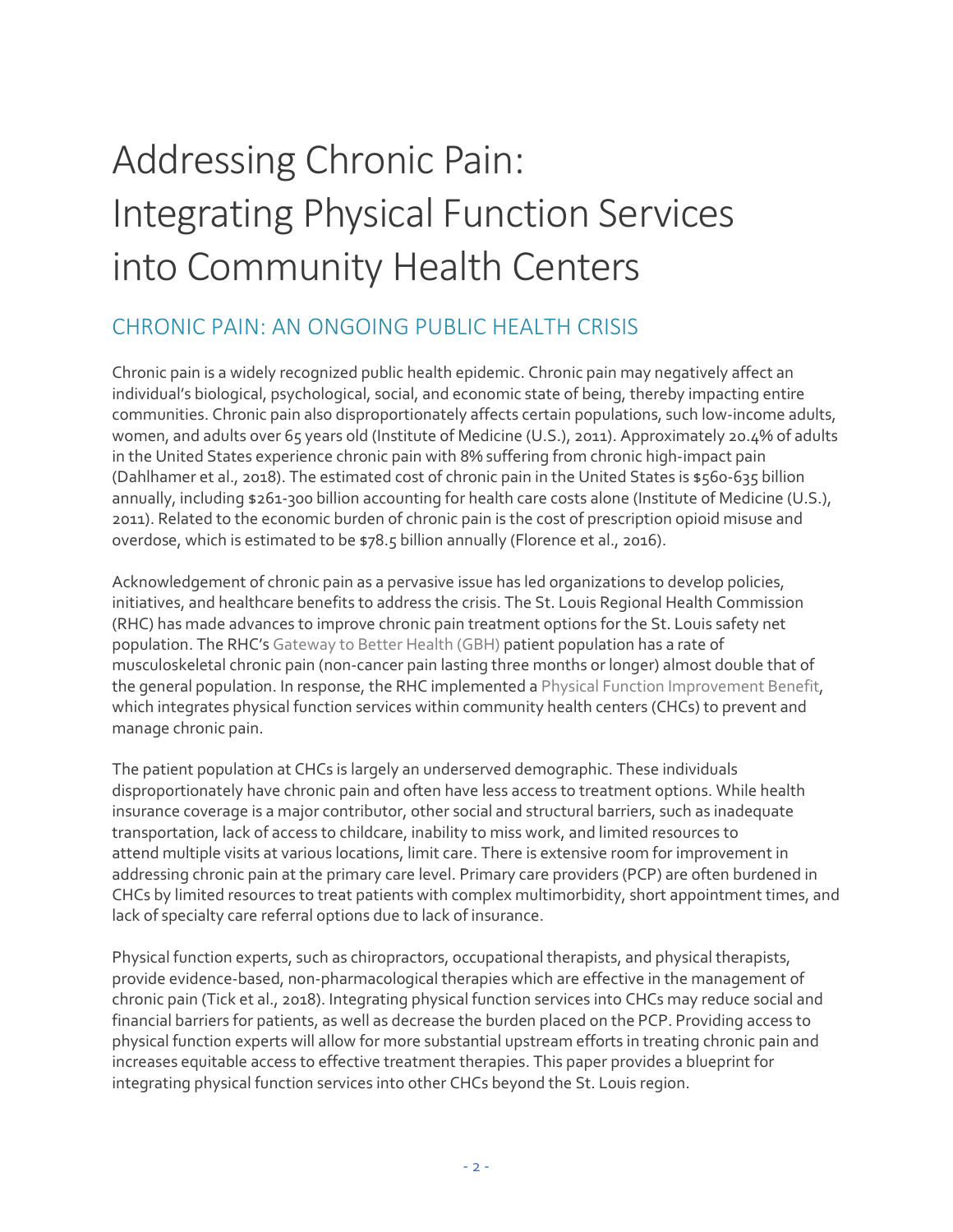## *Definitions:*

#### *Pain*

"An unpleasant sensory and emotional experience associated with, or resembling that associated with, actual or potential tissue damage" (International Association for the Study of Pain, 2020).

#### *Notes accompanying the definition*

- Pain is always a personal experience that is influenced to varying degrees by biological, psychological, and social factors.
- Pain and nociception are different phenomena. Pain cannot be inferred solely from activity in sensory neurons. [Therefore, there is often discordance in diagnostic testing (e.g., severity of spinal arthritis on an X-ray) and patient symptoms (e.g., low back pain).]
- Through their life experiences, individuals learn the concept of pain.
- A person's report of an experience as pain should be respected.
- Although pain usually serves an adaptive role, it may have adverse effects on function and social and psychological well-being.
- Verbal description is only one of several behaviors to express pain; inability to communicate does not negate the possibility that a human or a nonhuman animal experiences pain.

#### *Chronic pain*

"Chronic pain is pain that persists or recurs for longer than three months" (International Association for the Study of Pain, 2019).

#### *Acute pain*

Pain that starts suddenly and has a specific cause, like an injury or illness, and lasts a short time. It alerts the patient to seek help.

#### *Physical Function Experts*

These are providers dedicated to the improvement of their patients' physical health and function. They could include chiropractors, physiatrists, occupational therapists, physical therapists, etc.

#### *Physical Function Services*

These are treatment therapies that improve healthy moving and functioning. They could include evaluation, exercise therapy, neuromuscular re-education, etc. and are provided by *Physical Function Experts.* Transdisciplinary models of care and active treatment therapies are prioritized.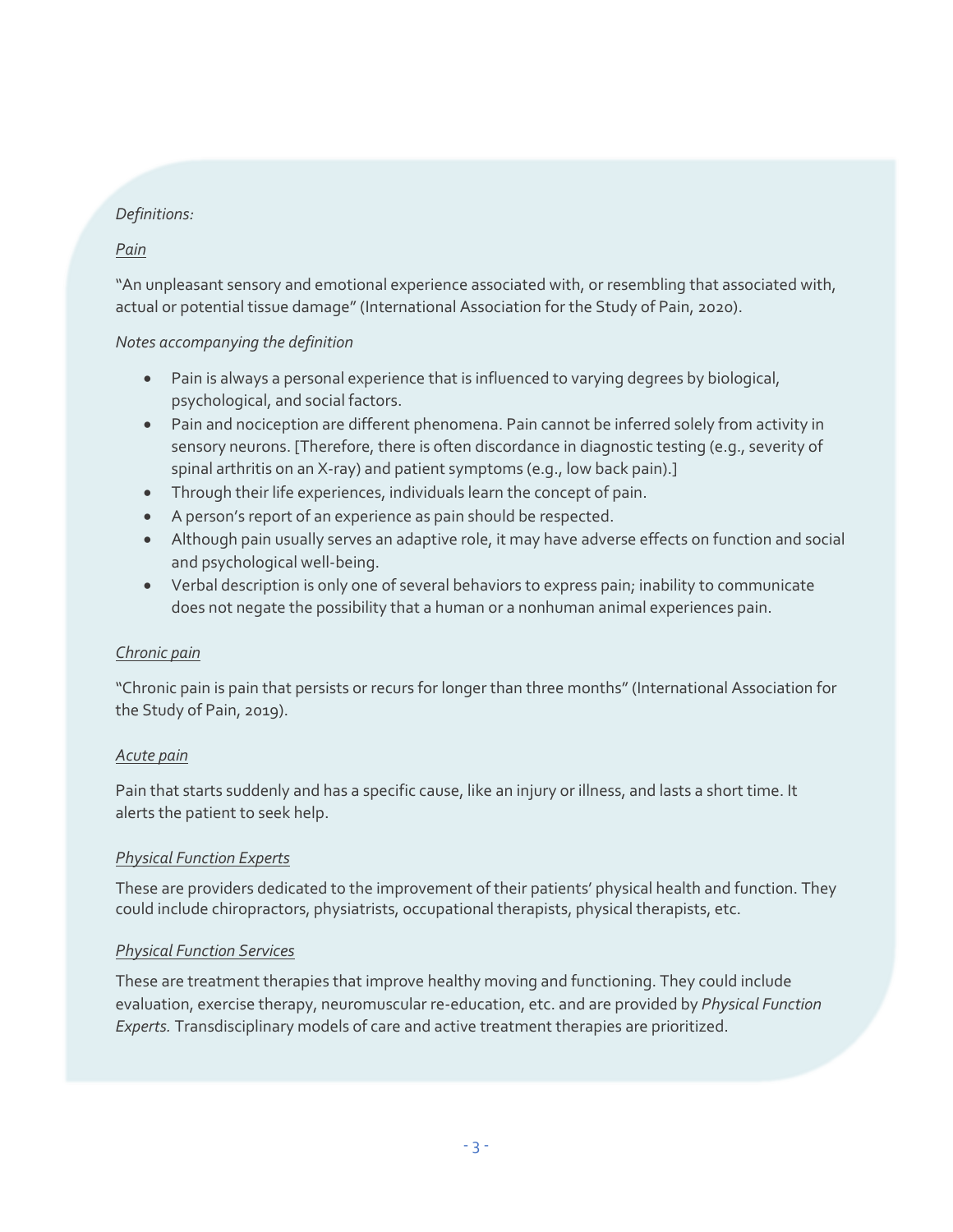# <span id="page-4-0"></span>THE ST LOUIS REGIONAL HEALTH COMMISSION AND THEIR CHRONIC PAIN INITIATIVE

# <span id="page-4-1"></span>St. Louis Regional Health Commission

The RHC is a network of individuals and organizations with the responsibility and commitment to improve health care access, health outcomes, and health equity in St. Louis City and County. The RHC was formed out of the necessity to preserve health care access to the safety-net population in response to the closure of the last remaining public hospital in St. Louis in 2001.

# <span id="page-4-2"></span>Gateway to Better Health Program

The Gateway to Better Health Program provides access to primary and specialty health care services for approximately 22,000 lowincome, uninsured individuals in St. Louis City and County annually. The RHC provides coordination, monitoring, and reporting for this program. The program was designed to provide uninsured patients a bridge in care until they were able to enroll in health insurance coverage options available through the Affordable Care Act. Gateway to Better Health was approved on July 28, 2010, by the Centers for Medicare and Medicaid Services (CMS) and provides up to \$30 million annually in funding for primary and specialty care as well as other outpatient services.

# <span id="page-4-3"></span>Chronic Pain Initiative

The RHC's 2017 study titled *[Orthopedic Referral](https://1s4g6c1ylxer1li24cn557f1-wpengine.netdna-ssl.com/wp-content/uploads/sites/63/2020/04/Ortho.Ref_.Study_2017.08.09.pdf)  [Study: Assessment of Current Practices and](https://1s4g6c1ylxer1li24cn557f1-wpengine.netdna-ssl.com/wp-content/uploads/sites/63/2020/04/Ortho.Ref_.Study_2017.08.09.pdf)  [Recommendations Regarding the Care of](https://1s4g6c1ylxer1li24cn557f1-wpengine.netdna-ssl.com/wp-content/uploads/sites/63/2020/04/Ortho.Ref_.Study_2017.08.09.pdf)  [Patients with Musculoskeletal Problems](https://1s4g6c1ylxer1li24cn557f1-wpengine.netdna-ssl.com/wp-content/uploads/sites/63/2020/04/Ortho.Ref_.Study_2017.08.09.pdf)* had two major findings: (1) Gateway to Better Health patients have a high prevalence of musculoskeletal chronic pain (non-cancer pain lasting three months or longer), and (2) multifaceted opportunities exist to improve chronic pain treatment and prevention for patients in the St. Louis safety network. These findings prompted the RHC Advisory Boards to prioritize chronic pain as a key focus area from 2018 to 2020. The Chronic Pain Initiative, focused on musculoskeletal pain lasting three months or longer, encompasses three primary streams of work: 1) policy reform, 2) clinical improvement, and 3) public health communications. Ultimately, the Chronic Pain Initiative aims to prevent the chronification of pain for GBH members and improve the treatment of chronic pain in the St. Louis region for Gateway patients.

# <span id="page-4-4"></span>The Physical Function Improvement Benefit

In line with its Chronic Pain Initiative, the RHC was granted approval by DSS and CMS to add a Physical Function Improvement Benefit to its Gateway to Better Health program starting January 2021. This covers integrated physical function services in CHCs. The benefit aims to help these clinics to better manage musculoskeletal pain, ultimately improving prevention and treatment of chronic pain. The benefit uses the terms "physical function services" and "physical function experts" to describe multidisciplinary treatment approaches that address musculoskeletal issues and improve the health and function of patients. See more detailed definitions on page 3.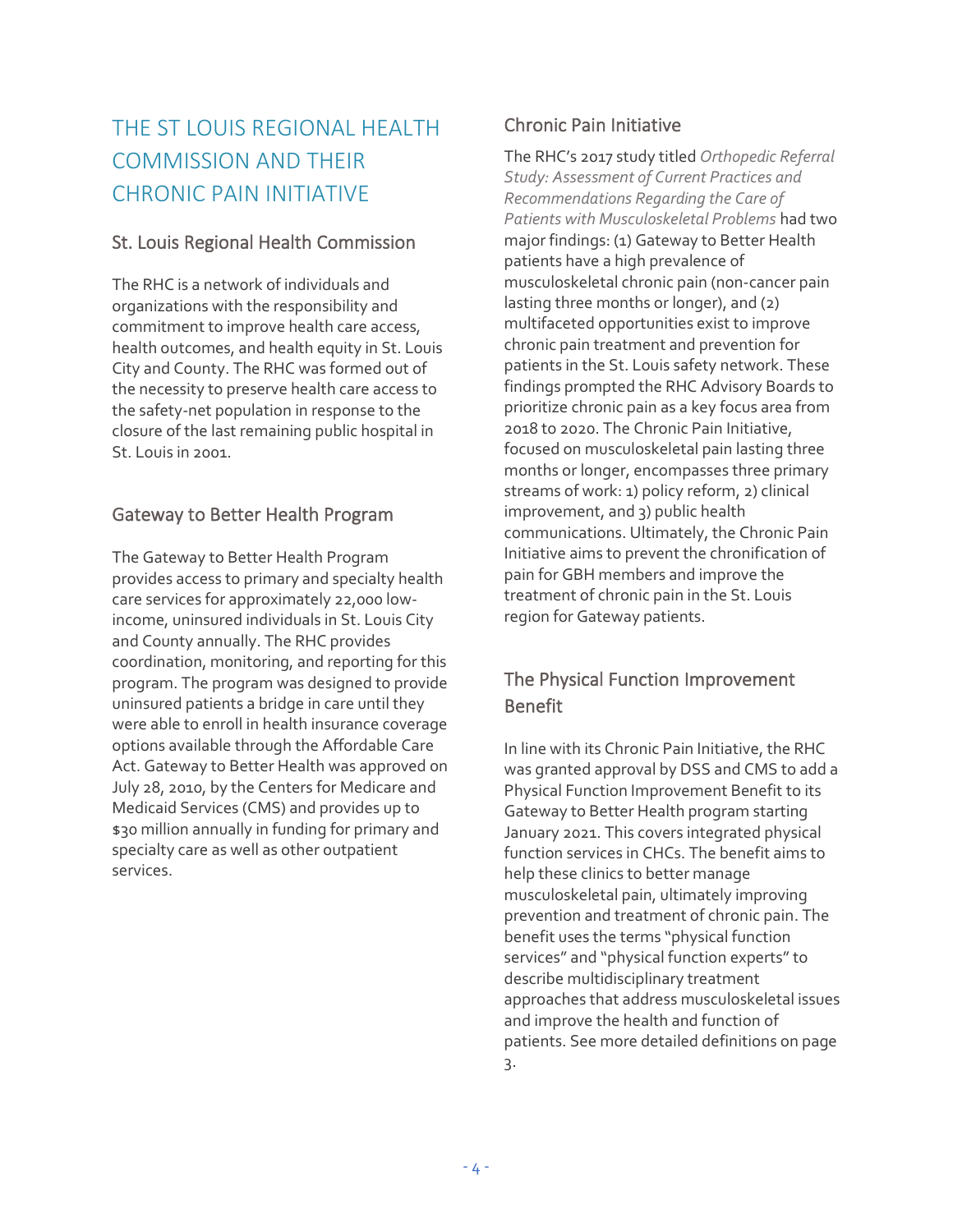# <span id="page-5-0"></span>A GUIDE TO IMPLEMENTING PHYSICAL FUNCTION SERVICES

This guide is based on the strategic planning and implementation of the Physical Function Improvement Benefit within the Gateway to Better Health (GBH) program. This guidance comes from a group of multidisciplinary providers and diverse stakeholders, including public health experts, CHC leaders, primary care physicians, physiatrists, psychologists, physical therapists, occupational therapists, chiropractors, and others. The principles listed below emerged as key priorities in service implementation for the Physical Function Improvement Benefit and can be applied to other integration efforts.

## <span id="page-5-1"></span>Principles of Physical Function Services at Community Health Centers

- 1. **Increase access** to physical function experts for the safety net patient population
- 2. **Establish co-location** of physical function experts on-site at CHCs
- 3. **Promote transdisciplinary** pain management within the primary care home model
- 4. **Provide patients with individual encounters** with physical function experts
- 5. **Maximize reach** by providing classes, group visits, and ongoing provider training on chronic pain
- **6. Focus on patient self-activation, empowerment, and healthy movement**
- 7. **Utilize trauma-informed principles**: ask patients "What happened to you?," not "What's wrong with you?"
- 8. **Prioritize function and occupation** (daily life activities): ask patients "What matters to you?," not "What's the matter with you?"
- **9. Emphasize that people in chronic pain are not defined by their pain**
- **10. Emphasize conservative, cost-effective, and evidence-based health care**
- 11. **Recognize and treat co-occurring disorders** including substance use disorder, behavioral health, and other chronic diseases like diabetes and hypertension
- 12. **Prioritize the shortest course and lowest effective dose of the safest medication** when opioids are required
- 13. **Emphasize prevention** of the chronification of pain
- <span id="page-5-2"></span>14. **Improve and share** best practices for chronic pain management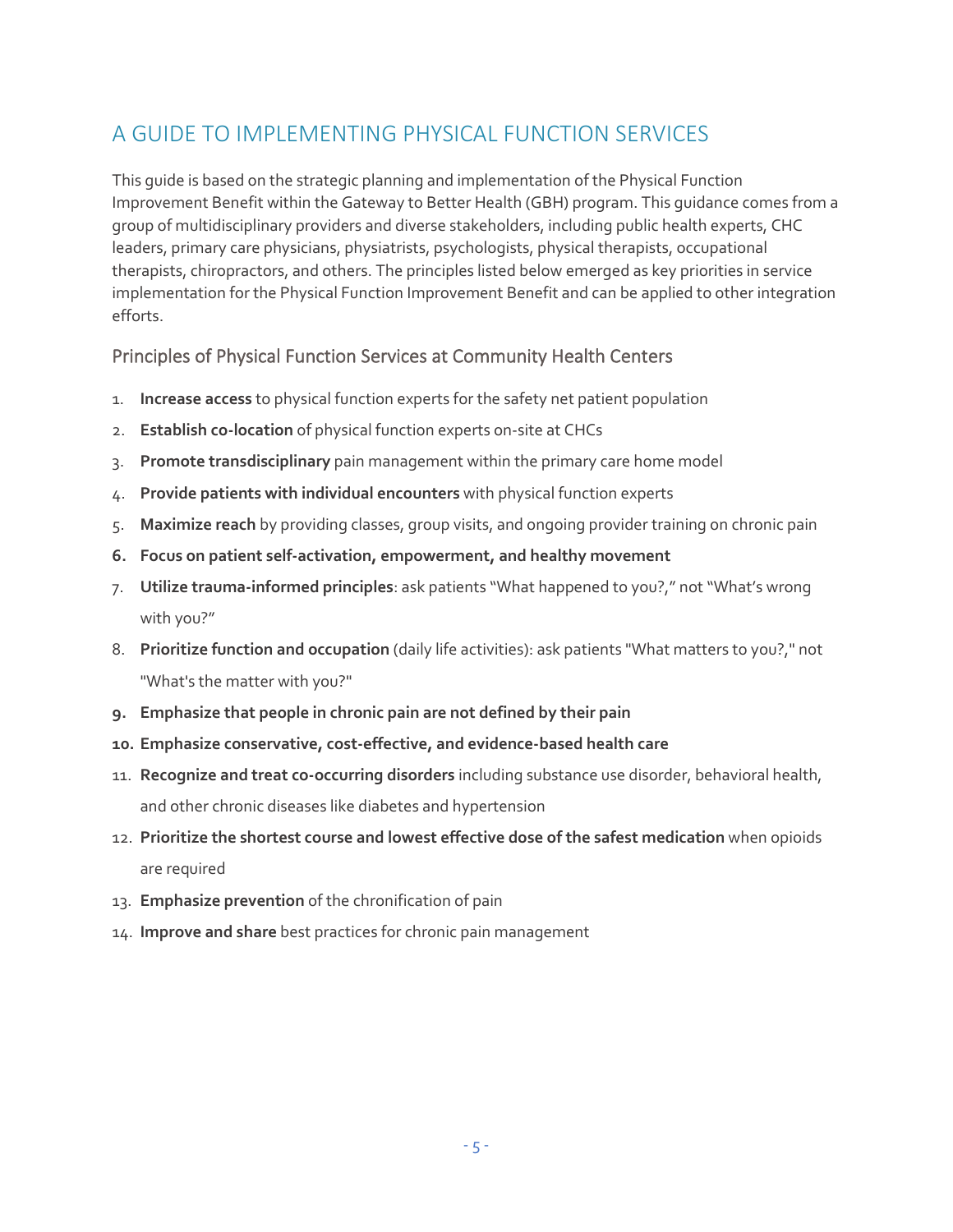# Recommended Steps for Implementation

<span id="page-6-0"></span>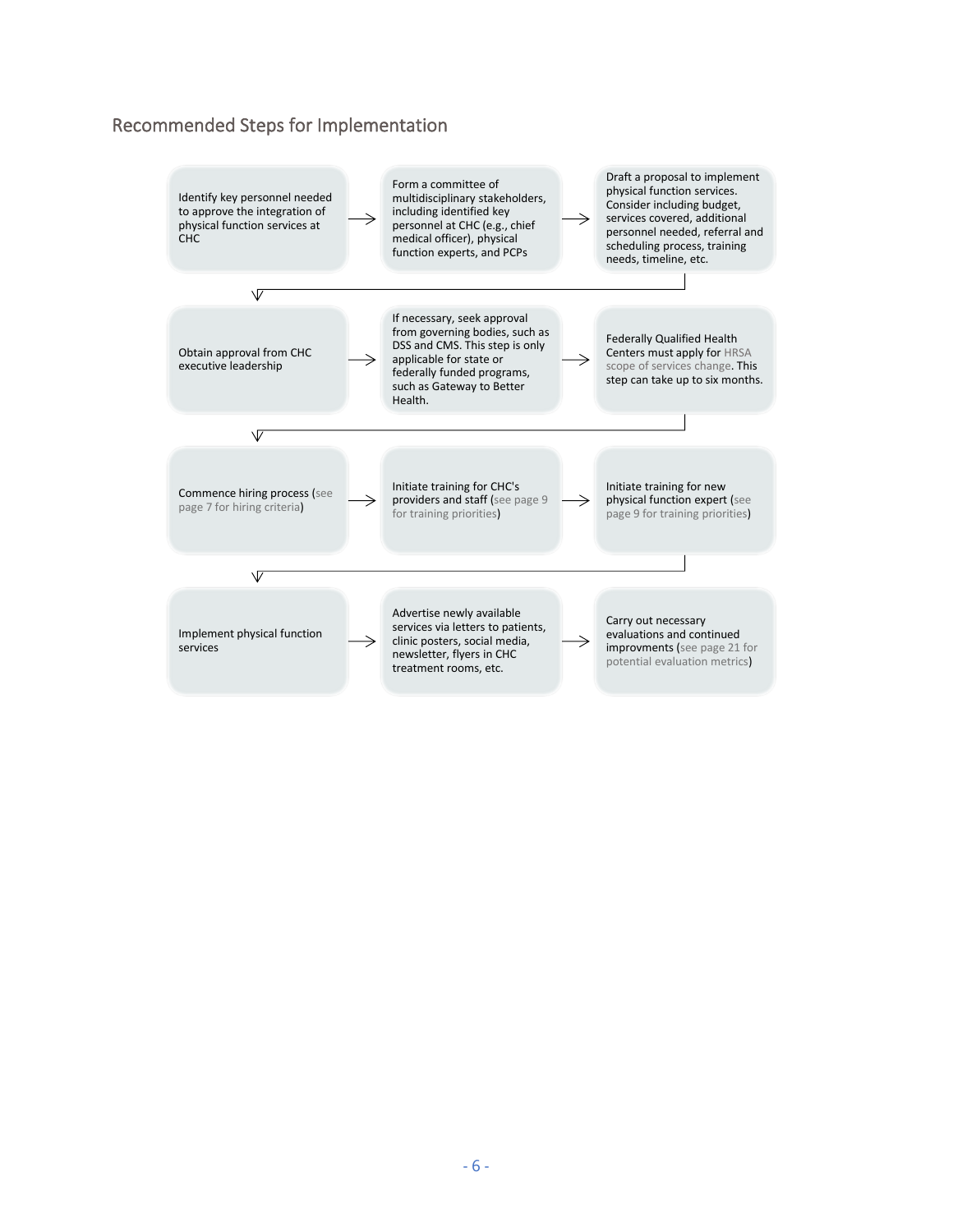# Staffing Model

Health centers should maintain at least one physical function expert on-site and integrated into their primary care health home. However, experts of multiple disciplines may be needed to provide all the necessary physical function services. If contracting, health centers can vet personality traits and receptiveness to traumainformed practices and integration through the screening interview and contract requirements. Salary and benefits are deferred to the health centers' preferences; the RHC budgeted \$50.00/hour and 15% fringe benefits for full time employees and contractors. Se[e table 4](#page-20-0) for suggested budget.

#### <span id="page-7-2"></span><span id="page-7-0"></span>Recommended Hiring Criteria

- 1. Position qualifications:
	- a. DC required for chiropractor; DPT recommended for physical therapist; OTD recommended for occupational therapist
	- b. 3-5 years of experience preferred
- 2. Desired abilities and characteristics:
	- a. Prioritization of active treatment to promote patient empowerment
	- b. Understanding of contemporary treatment, evidence-based, and conservative (cost effective) care. Academic affiliation preferred
	- c. Experience with diagnosing and treating common issues in diverse patient populations and a commitment to health equity

## <span id="page-7-1"></span>*Note for Federally Qualified Health Centers (FQHCs):*

HRSA requires FQHCs to apply for [a change of scope in services](https://bphc.hrsa.gov/programrequirements/scope.html) when adding a service that was not previously offered. Adding the service(s) will provide malpractice coverage under the Federal Tort Claims Act (FTCA).

Please be aware that the application process can take six months or longer. FQHCs can apply for scope expansion for multiple disciplines simultaneously (e.g., chiropractic, occupational therapy, physical therapy, acupuncture). FQHCs must integrate services within 120 days of approval.

FQHCs are advised to contact their HRSA project officers with any questions.

- d. Experience and willingness to deeply collaborate with other professionals, especially PCP, nurse, Community Health Worker, and behavioral health consultant
- e. Ability to move and think fast in unpredictable environment
- f. Ability and eagerness to apply a trauma-informed lens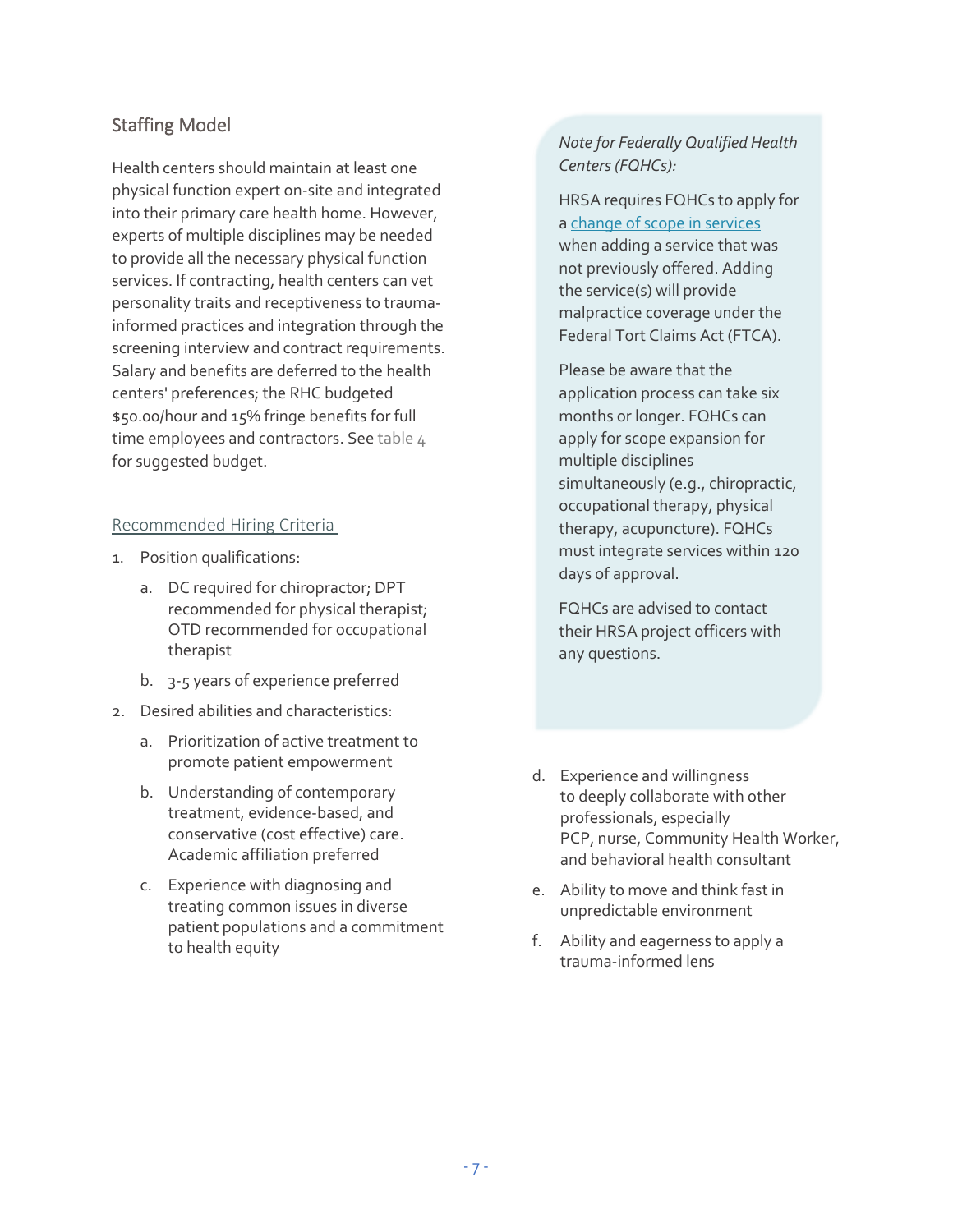- g. Competence/confidence to direct medical concerns directly to PCP
- h. Proactive stance in selecting patients who could benefit from physical function services
- i. Interest and ability to teach the primary care team about physical function therapies
- j. Ability to work within the confines of a busy primary care clinic with limited appointment times and reduced patient visit frequency
- k. Ability to be flexible and innovative to optimize the first patient visit

#### <span id="page-8-0"></span>Staffing Models

Consider various staffing models:

- a. Hiring
	- i) Consider piloting services in a reduced capacity and scaling up clinical hours as demand increases
	- ii) Review state legislation (e.g., see "Missouri Laws to Consider When Staffing Physical Therapists")
- b. Independent contractor
	- i) Independent contractors will depend on coverage by public payers (e.g., Medicaid)
	- ii) Consider contracted payer model where CHC is incentivized to maximize physical function services
	- iii) CHC may be required to provide malpractice coverage
- c. Professional school partnership
	- i) School partnership may be more financially feasible
	- ii) Partnership offers mutual benefits as it provides institutions with crucial teaching sites for students
- *Missouri Laws to Consider When Staffing Physical Therapists:*
- 1. Missouri's "Anti-POPTS Law" [\(§334.253\)](https://revisor.mo.gov/main/OneSection.aspx?section=334.253) prohibits a physician to make a referral to a physical therapist with whom the physician's employer has a financial relationship. CHCs could face complications hiring a physical therapist; however, contracting on-site would avoid these legal complications
- 2. Lack of "Direct Access" [\(§334.506\)](https://revisor.mo.gov/main/OneSection.aspx?section=334.506) may impose some limitations in services. Physical therapists can only provide a limited set of services without prescription or direction of an approved health care provider (including physicians, physician assistants, advanced practice registered nurses, chiropractors, surgeons, podiatrists, and dentists).

iii) Long term sustainability requires offsetting most costs (including clinician salary)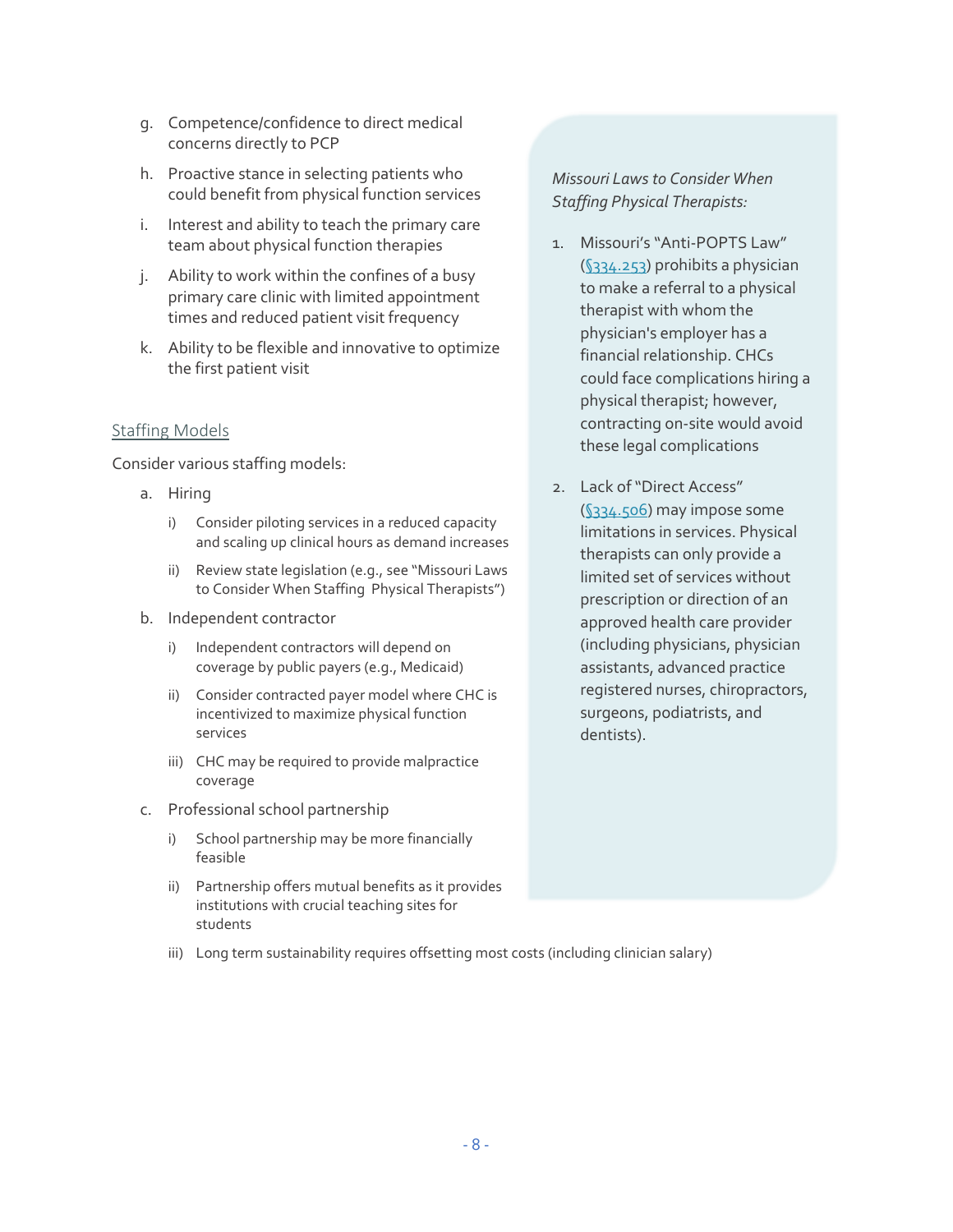# <span id="page-9-0"></span>Training Priorities

Training should prioritize the practice of trauma-informed care, promotion of health equity, and adherence to best practices in treating chronic pain. Training should also encourage team-based care through continuous education from multidisciplinary perspectives. This allows for a more profound, mutual understanding of everyone's role in addressing chronic pain, ultimately leading to successful implementation and ongoing integration efforts.

CHCs have significant experience with multidisciplinary service integration. Centers should leverage preexisting institutional knowledge to extend their integration skills to include physical function expertise.

#### <span id="page-9-1"></span>New Physical Function Experts Training Priorities

- 1. Prioritize [trauma-informed care](#page-24-1) by encouraging physical function experts to:
	- a. Promote safety by obtaining consent before touching a patient
	- b. Establish rapport with patient at the first visit
	- c. Set realistic expectations to promote trust
- 2. Promote health equity in providing care for patients in pain
- 3. Encourage physical function experts to take the following actions to maximize a single visit (while working within the confines of limited time and space):
	- a. Build rapport and trust
	- b. Practice [motivational interviewing](#page-24-0)
	- c. Understand that education is vital (e.g., when hurt does not equal harm, functional goal setting, moving past the pain identity, promoting self-management, etc.)
	- d. Follow up when able, but optimize the visit even if follow-up is not feasible
	- e. Leverage team members who have known the patient longer and earned their trust
- 4. Foster integration and collaboration among physical function experts to reduce siloed practice and competition
	- a. Promote routine case conference amongst different physical function experts to ensure alignment & collaboration
	- b. Encourage co-referrals (as capacity allows) to maximize skillset
- <span id="page-9-3"></span><span id="page-9-2"></span>5. Encourage evaluation efforts and integration improvements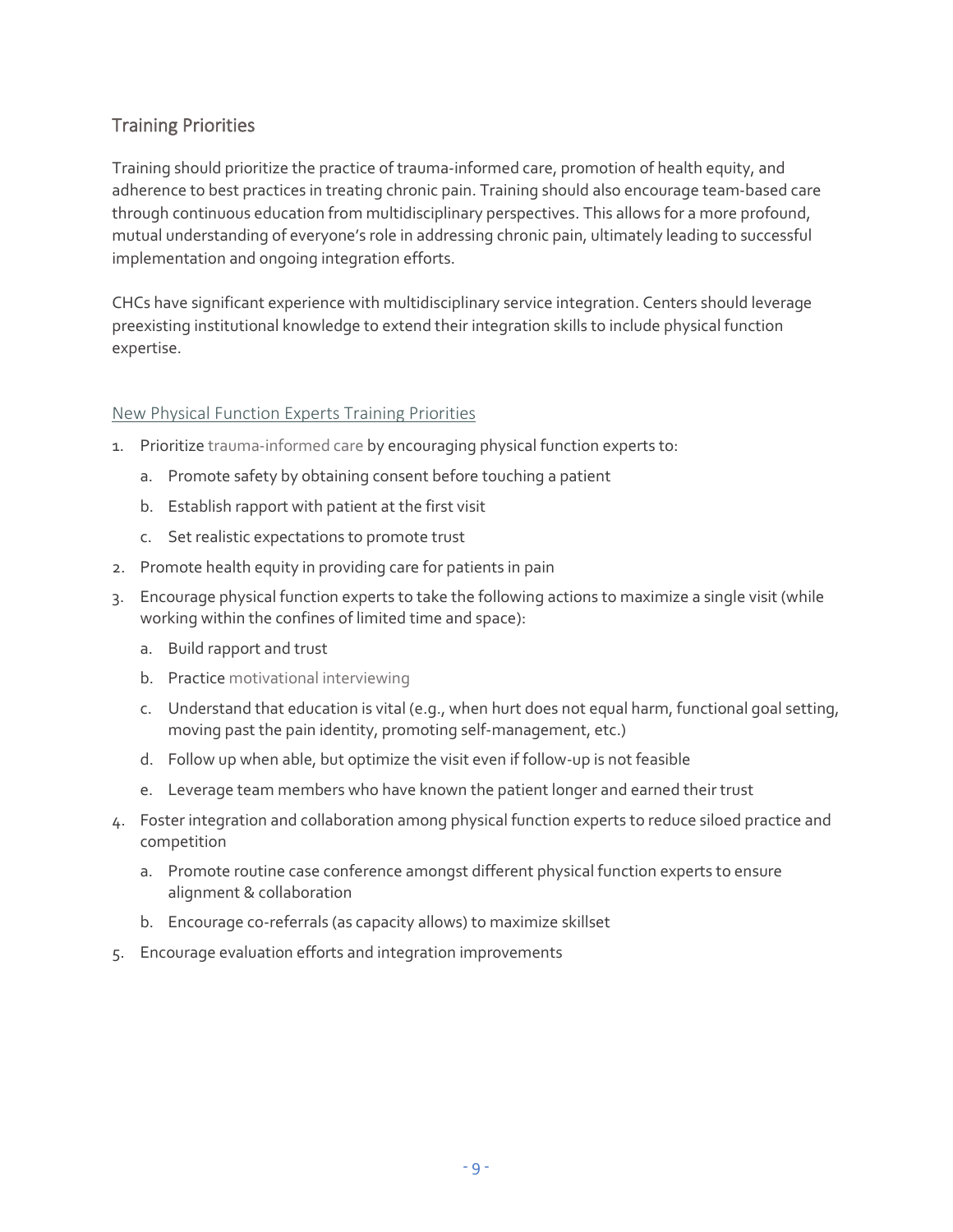#### All Health Center Providers and Staff Training Priorities

- 1. Provide a brief evidence-based update on pain, including:
	- a. Differences between chronic and acute pain
	- b. Overlap of physical and emotional suffering
	- c. Need for an integrated, transdisciplinary, and trauma-informed approach to pain management
	- d. The negative effects of over-testing acute and subacute musculoskeletal (MSK) conditions have on pain chronification and other unnecessary interventions (e.g., ordering advanced imaging such as an MRI for non-specific low back pain may provide imaging findings that may lead to unnecessary invasive interventions such as spine surgery)
	- e. The effects of labeling MSK conditions may have on have on a patient's perception of their pain (e.g., using terms such as disc degeneration in a 60 year old patient with age appropriate joint changes may induce pain catastrophizing and can result in further persistence of pain and disability)
- 2. Discuss the new physical function services, including:
	- a. Internal referral guidelines to physical function experts
	- b. Evaluation metrics
- 3. Align expectations, including the following reminders:
	- a. Patient education, activation, and empowerment will be key
	- b. Physical function experts cannot be expected to cure chronic pain but can work towards functional goals of the patient
	- c. Chiropractors and physical therapists can triage physical ailments, diagnose and treat MSK concerns, and identify and refer medical concerns to the appropriate clinicians

#### Promoting Collaboration and Continuous Learning

- 1. Provide ongoing opportunities for collaboration, team-based learning, and refinement of integration process
- 2. Include physical function experts at staff/provider orientations and regular provider meetings
- 3. Promote continuous communication between physical function expert and PCP via EHR on patient care
- 4. Prioritize training for new incoming staff about physical function services (e.g., host half-day rotations with new PCP and physical function experts as part of onboarding process)
- 5. Enable physical function experts to present yearly at provider meetings and to share their expertise about physical function therapies on patient cases (e.g., physical function experts can educate team on managing pain, best practices for requesting imaging, etc.)
- <span id="page-10-0"></span>6. Include physical function expert in team huddles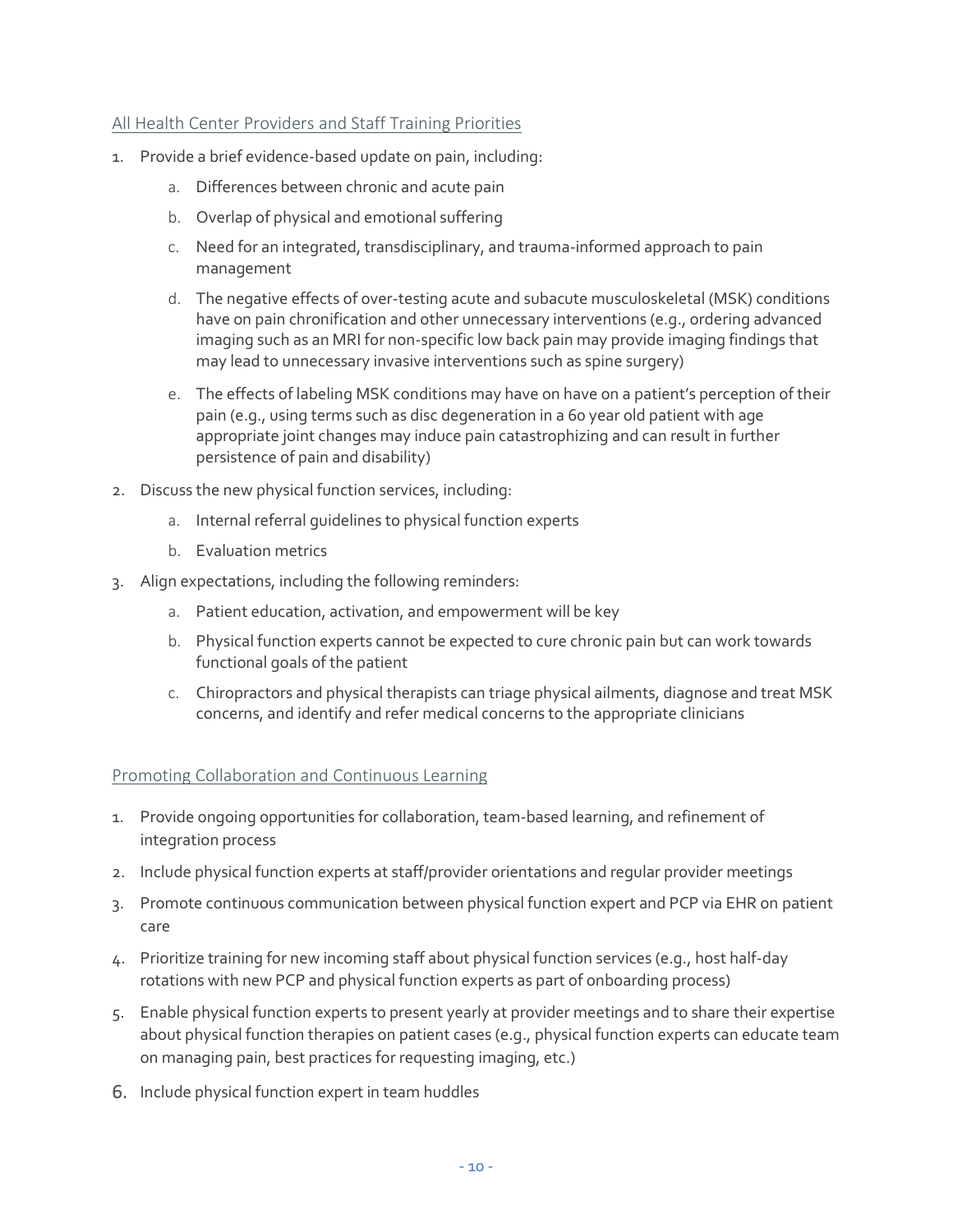# Recommendations for Internal Referrals to the Physical Function Expert

#### <span id="page-11-0"></span>Patient Access

Services may be offered to new and established CHC patients. While the model is based on individual patient encounters, health centers may also provide integrated services to a wider patient population through group classes and/or Community Health Worker outreach on musculoskeletal pain management.

#### <span id="page-11-1"></span>Appointment Times

Appointment lengths will often vary by type. New patient visits should be allotted up to one hour, whereas follow-up visits may be allotted up to 30 minutes. In this integrated model, some physical function experts may need to help patients in a timeframe that is shorter than a traditional unintegrated delivery model.

#### <span id="page-11-2"></span>Scheduling

Scheduling details should be deferred to the health center's preferences. However, it is encouraged to offer a combination of scheduled appointments and flexible appointments with warm hand-offs from the PCP. It is also recommended to have some access to same-day appointments, especially for acute conditions. Arrangement of the schedule should be structured with designated time slots for new patient and follow-up patient visits, as well as flexible slots to accommodate same-day visits and PCP warm hand-offs.

#### <span id="page-11-3"></span>Collaboration and Communication

Health centers are encouraged to leverage their current expertise with close team integration to incorporate the new physical function expert(s) (e.g., by utilizing learnings from behavioral health consultant integration). When possible, warm hand offs with the physical function expert are strongly encouraged. Likewise, if a patient is experiencing fear of movement or other mental health concerns, utilizing the behavioral health consultant in collaboration with the physical function expert may be beneficial.

Follow-up communication from the physical function expert to the PCP through the electronic health record should be compulsory. Also, when a patient is directed to the physical function expert prior to the PCP visit, the PCP should be informed in a timely manner.

#### <span id="page-11-4"></span>Referral Requirements

Once it is determined a patient has a non-urgent musculoskeletal (MSK) complaint, and the patient expresses interest in seeing the physical function expert, no further care is needed by the PCP for the specified complaint (exceptions may include medication change).

Providers may put in an "eval and treat" referral for the respective ICD code to the physical function expert for further triage. This presupposes one provider in the physical function team (e.g., chiropractor) has the scope to order testing. Physical function experts may also provide the PCP with current imaging (ACR) guidelines to guide decision-making if imaging should be ordered concurrently before the patient is seen by the physical function expert.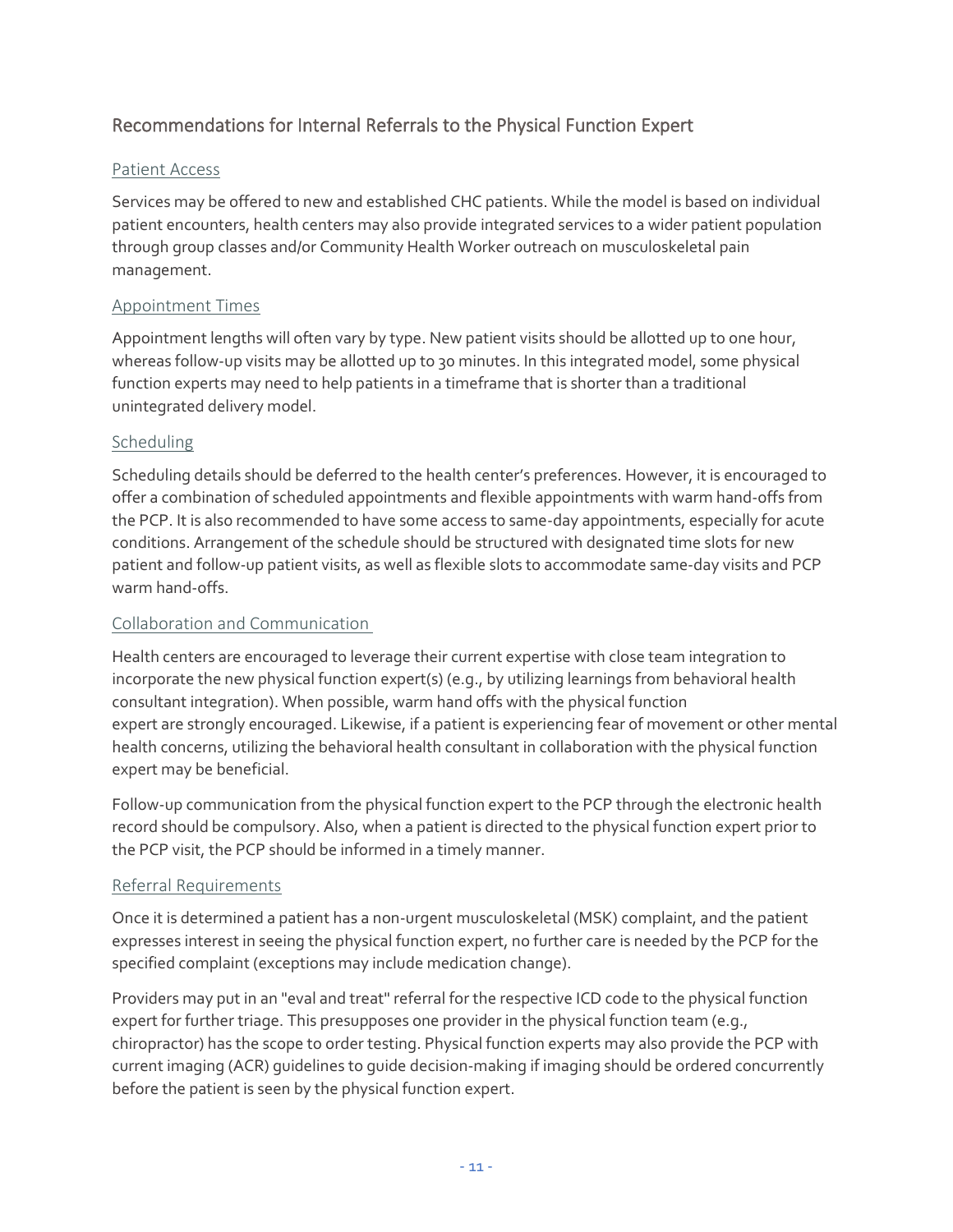#### <span id="page-12-0"></span>Referral Pathway

Referral pathways are deferred to the health centers' preferences as well. The following models provide variations in recommended referral pathways. Patients may see the physical function expert before or after the PCP or behavioral health consultant. Health centers may choose to have their triage nurses schedule patients with the physical function expert first, according to schedule demands and operation leadership's preferences. Ensuring a seamless referral system will allow for a patient to obtain timely, upstream evaluation and care for their pain complaint.



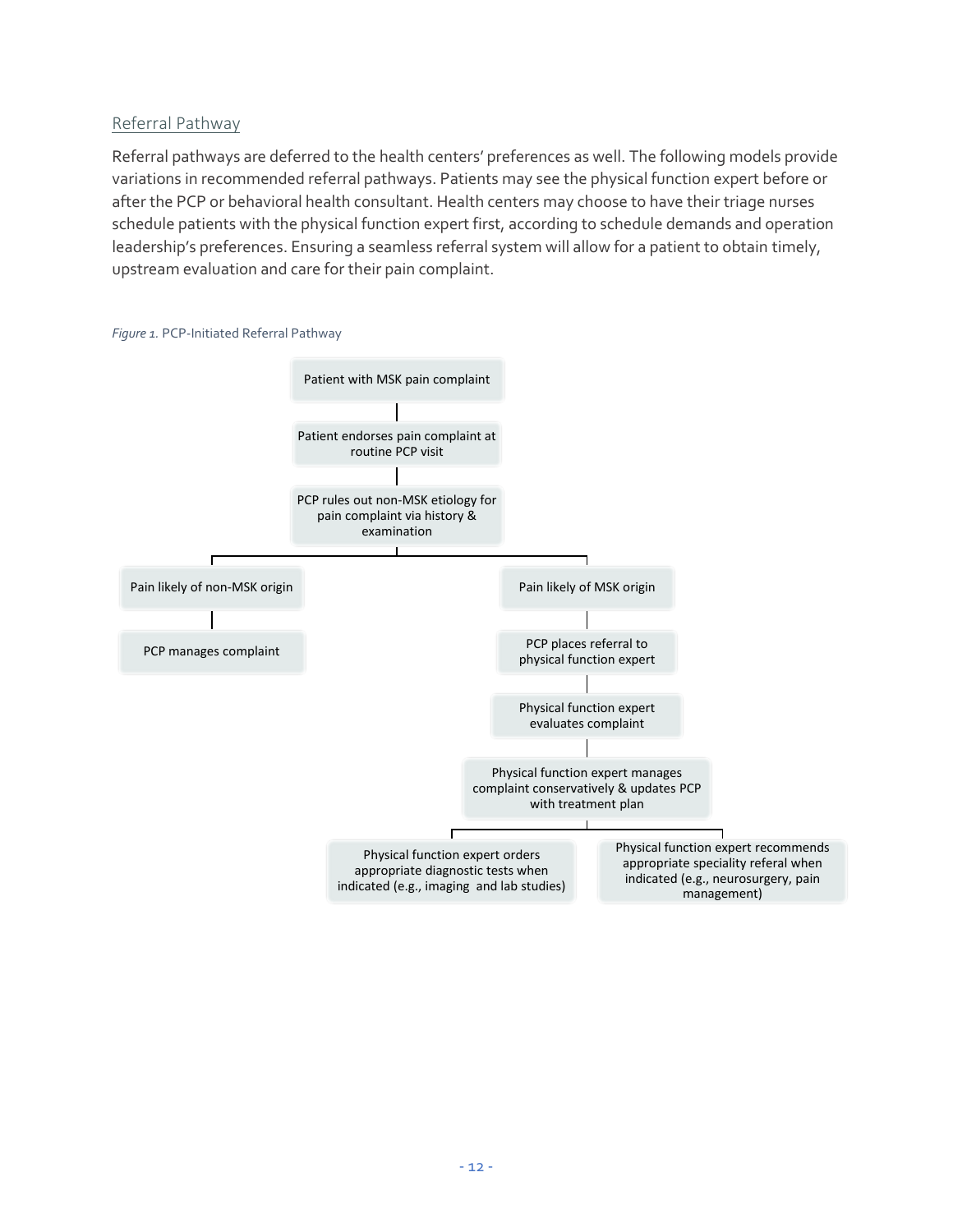#### *Figure 2. Patient-Initiated Referral Pathway*

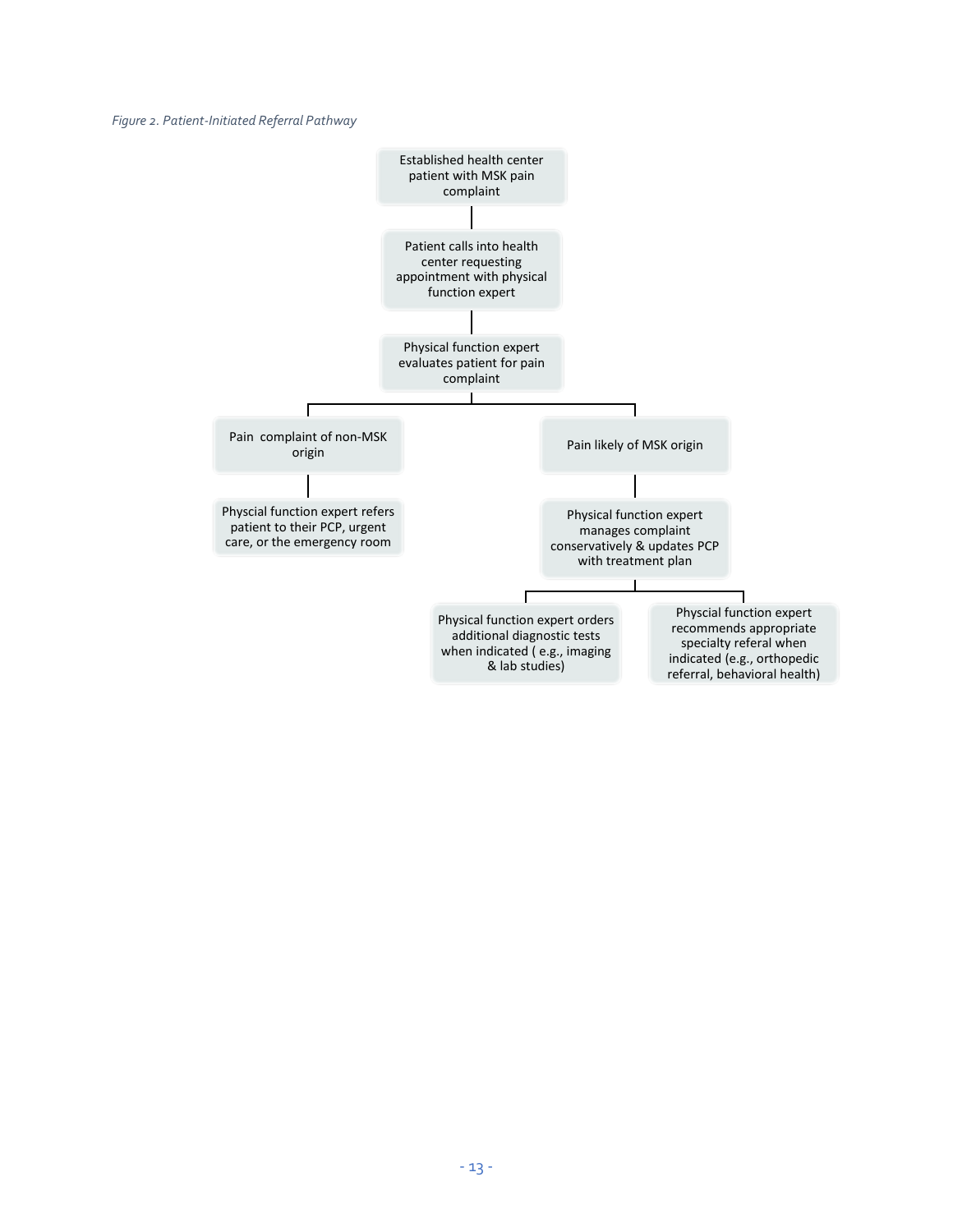#### *Figure 3.* Nurse-Initiated Referral Pathway

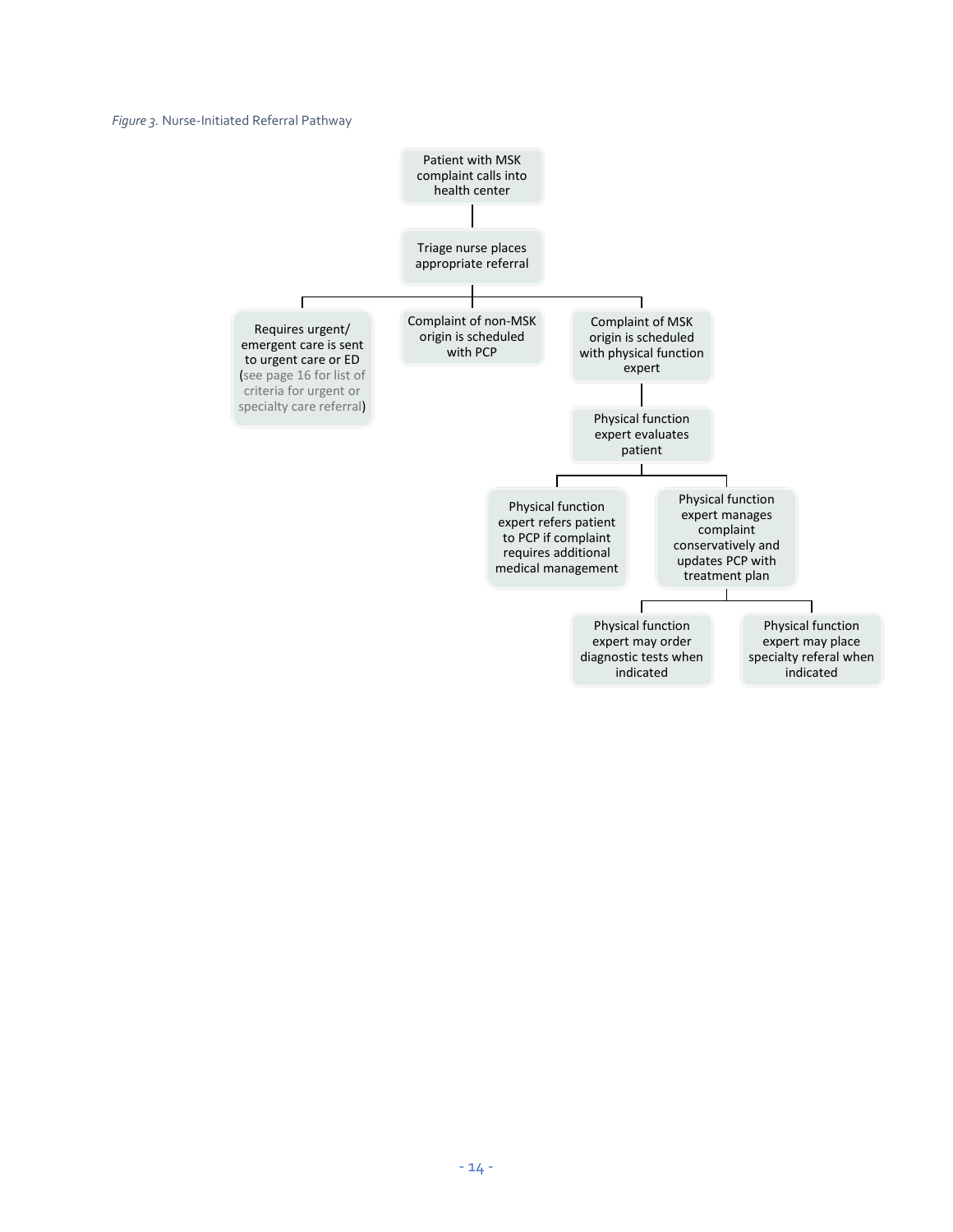# <span id="page-15-0"></span>Conditions/Diagnoses to Refer to a Physical Function Expert

#### <span id="page-15-1"></span>Nonexclusive List of Conditions Commonly Referred to Physical Function Experts\*

- 1. MSK pain (neck, back, shoulder, leg), including acute pain and chronic pain
	- a. Strains/sprains
	- b. Osteoarthritis and other joint pathology
	- c. Bursitis/Tendinitis
	- d. Sciatica
	- e. Thoracic Outlet Syndrome
	- f. "Whiplash"
	- g. Nonsurgical spinal stenosis
	- h. Complex Regional Pain Syndrome, Fibromyalgia, and other nonspecific pain
	- i. Chronic headache
	- j. Muscle spasms
	- k. Repetitive use (e.g., Carpal Tunnel Syndrome)
- 2. Mobility or movement issues
- 3. Dizziness, balance issues, falls, and weakness
- 4. "Prehab" for cancer treatment or surgery
- 5. Neurological disorders (acquired brain injury, degenerative, post stroke)
- 6. Chronic disease such as diabetes or hypertension
- 7. Fall risk assessments

*Capabilities of a Physical Function Expert (Specifically Physical Therapists and Chiropractors):*

- 1. Triage physical ailments (e.g., identify which patients require immediate medical assistance, referral to the emergency department, or spinal surgery consults)
- 2. Diagnose and treat MSK concerns (e.g., acute or chronic knee pain, sprained ankle, back pain)
- 3. Identify medical concerns not amenable to physical function expert and refer these to the appropriate team members on site
- 4. Teach strategies for selfmanagement and patient empowerment

#### *Benefits of Treatment Could Include:*

- 1. Preventing chronification of pain
- 2. Decreasing the pill burden on communities
- 3. Supporting PCPs
- 4. Improving patient wellbeing and pain-related disability
- 5. Reducing imaging and associated costs

<span id="page-15-2"></span>*\* Multiple physical function experts of different disciplines would be needed to satisfy this entire list.*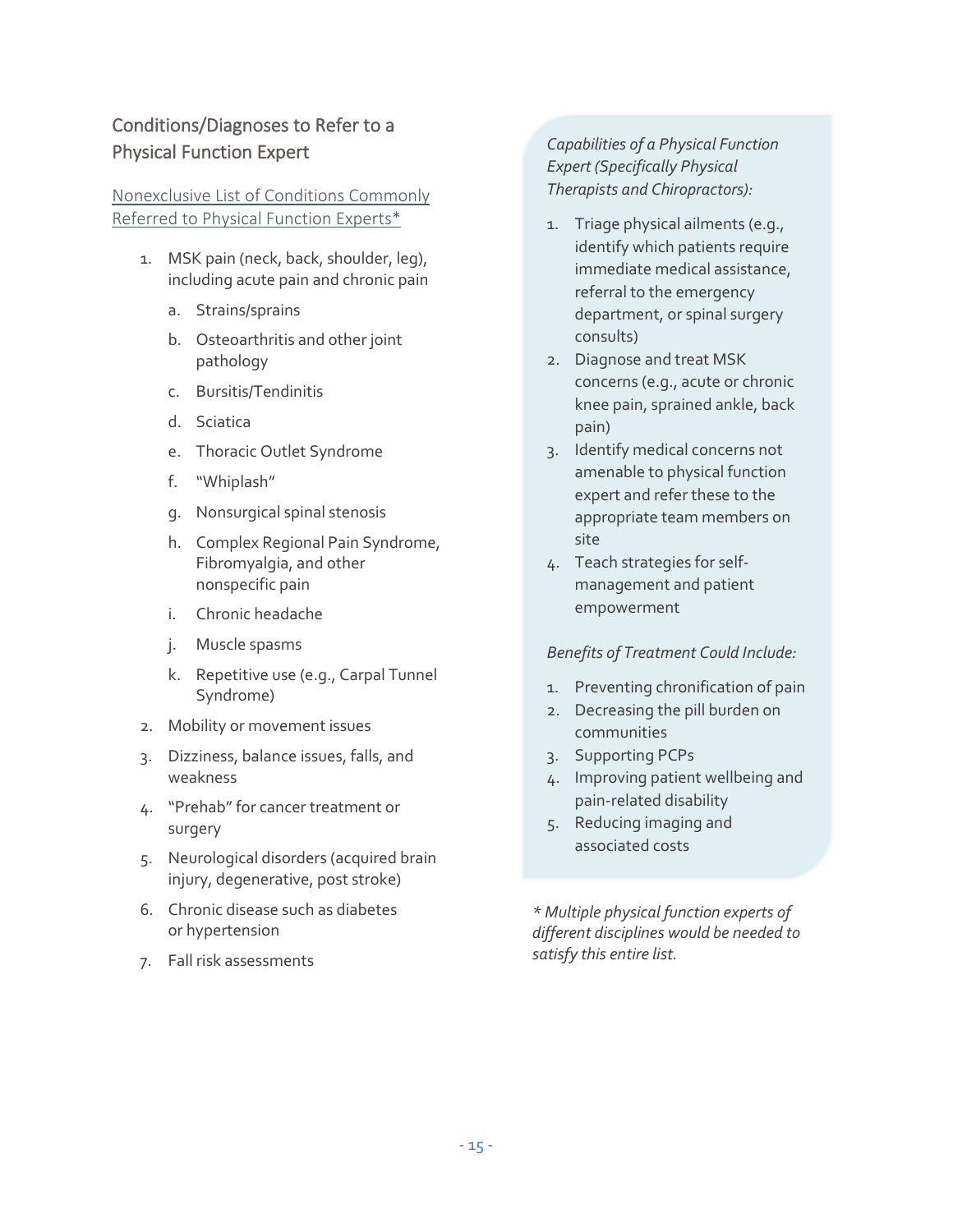## <span id="page-16-0"></span>Conditions When a Pain Complaint Should Be Prioritized for Physical Function Expert

- 1. Acute pain at high risk of turning chronic
- 2. Chronic pain with high functional impairment
- 3. Pain with co-occurring disorders (e.g., mental illness, substance use, diabetes, hypertension)
- 4. Pain with unclear diagnosis (when PCP is at the point of ordering imaging)

#### <span id="page-16-1"></span>Urgent/Emergent Symptoms Prompting Triage Elsewhere

The following symptoms should NOT be referred to the physical function expert first; these may be referred instead to the emergency department, a spine surgeon, a medical provider, or behavioral health expert, according to health center's clinical triage.

- 1. Dizziness, vomiting, or fever
- 2. Signs of abrupt neurologic dysfunction (bowel/bladder dysfunction, significant progressive weakness/paresthesia, saddle anesthesia, or other rapidly progressive neurologic symptoms)
- 3. Acute psychosis
- 4. Signs of cardiovascular or abdominal pathology (unevaluated chest pain, abdominal pain, etc.)
- 5. Other emergent conditions

Physical function experts also recognize these red flags and know to triage accordingly if these symptoms first become apparent during their encounter.

#### <span id="page-16-2"></span>Recommendations for External Referrals to Specialty Care

While physical function experts possess the training and skills necessary to manage most MSK pain complaints, there are scenarios in which a patient may need a prompt referral to specialty care (e.g., pain management, neurosurgery). Implementing a system whereby patients are evaluated, accurately diagnosed, referred to the most appropriate specialty, and scheduled for a timely consult, may eliminate unwanted outcomes due to inefficiencies in the referral process. Positioning the physical function expert to triage external referrals, while retaining a provider at affiliated hospital systems to ensure the referral loop is closed, can greatly reduce unnecessary referrals and long wait times. See Figure 4 for an illustration of this model.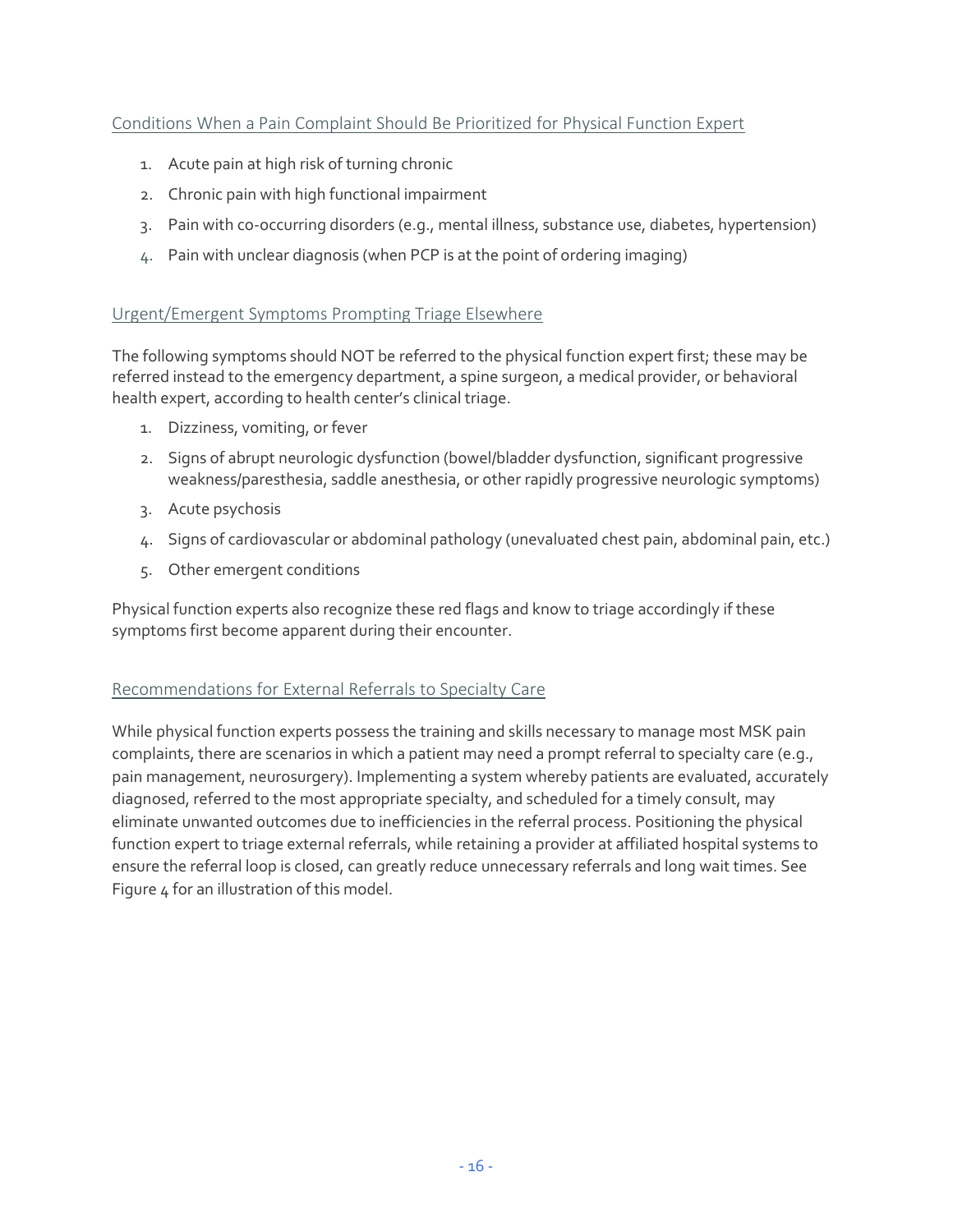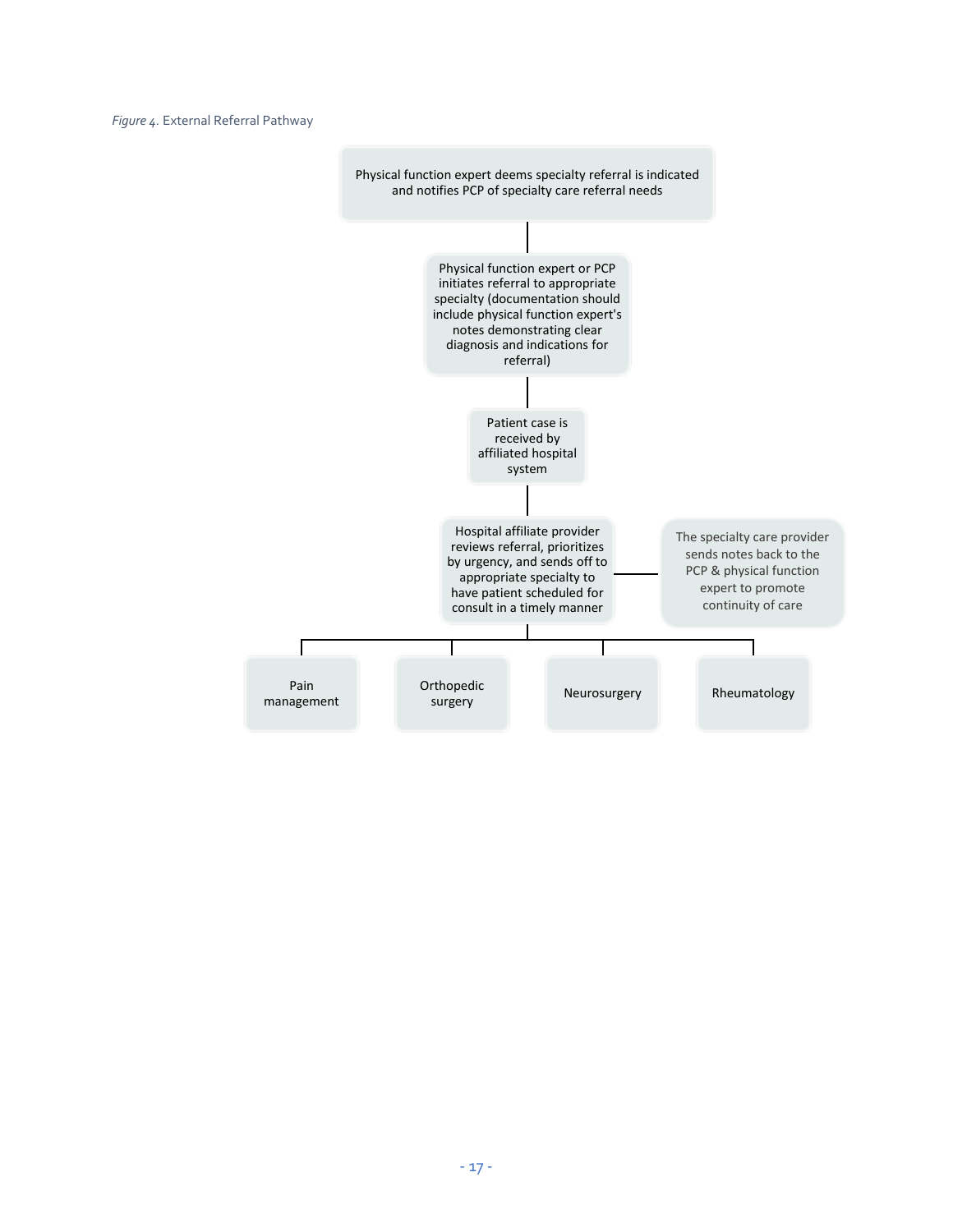# <span id="page-18-0"></span>Physical Function Services Provided

The listed services are included in Gateway to Better Health's Physical Function Improvement Benefit. The benefit prioritizes active codes to ensure evidence-based, conservative care, as opposed to a retail health care model. Prioritization of these services lead to an increased use of active therapies and promote patient self-activation, aligning with the principles of the benefit.

| Table 1: Prioritized CPT Codes |                                    |  |  |
|--------------------------------|------------------------------------|--|--|
| Code                           | <b>Description</b>                 |  |  |
| 97110                          | Therapeutic Exercise               |  |  |
| 97112                          | Neuromuscular Re-Education         |  |  |
| 97116                          | Gait Training                      |  |  |
| 97140                          | Manual Therapy                     |  |  |
| 97530                          | Therapeutic Activities             |  |  |
| 97535                          | Self-Care/Home Management Training |  |  |

#### *Table 2: Prioritized Evaluation and Reevaluation Codes*

| Code     | <b>Description</b>                              |
|----------|-------------------------------------------------|
|          | <b>Physical Therapy</b>                         |
| 97161    | PT Evaluation: Low Complexity                   |
| 97162    | PT Evaluation: Moderate Complexity              |
| 97163    | PT Evaluation: High Complexity                  |
| 97164    | PT Re-Evaluation                                |
|          | <b>Occupational Therapy</b>                     |
| 97165    | Occupational Therapy, Low Complexity            |
| 97166    | Occupational Therapy, Moderate Complexity       |
| 97167    | Occupational Therapy, High Complexity           |
| 97168    | Reevaluation of Occupational Therapy            |
|          | Chiropractic                                    |
| 99201-05 | Evaluation and Management – New Patient         |
| 99211-15 | Evaluation and Management - Established Patient |
|          |                                                 |

#### *Table 3: CPT Codes Optional to Provide*

| Code  | <b>Description</b>                                                                             |
|-------|------------------------------------------------------------------------------------------------|
|       | <b>Occupational Therapy</b>                                                                    |
| 97760 | Orthotics Fitting                                                                              |
| Code  | Chiropractic                                                                                   |
| 98940 | Chiropractic manipulative treatment (CMT); spinal, one or two regions                          |
| 98941 | Chiropractic manipulative treatment (CMT); spinal, three or four regions                       |
| 98942 | Chiropractic manipulative treatment (CMT); spinal, five regions                                |
| 98943 | Chiro, manipulation, extraspinal, one or more regions                                          |
| Code  | Acupuncture                                                                                    |
| 97810 | Acupuncture, 1 or more needles; without electrical stimulation, initial 15 minutes             |
| 97811 | Acupuncture, 1 or more needles; without electrical stimulation, for each additional 15 minutes |
| 97813 | Acupuncture, 1 or more needles; with electrical stimulation, initial 15 minutes                |
| 97814 | Acupuncture, 1 or more needles; with electrical stimulation, for each additional 15 minutes    |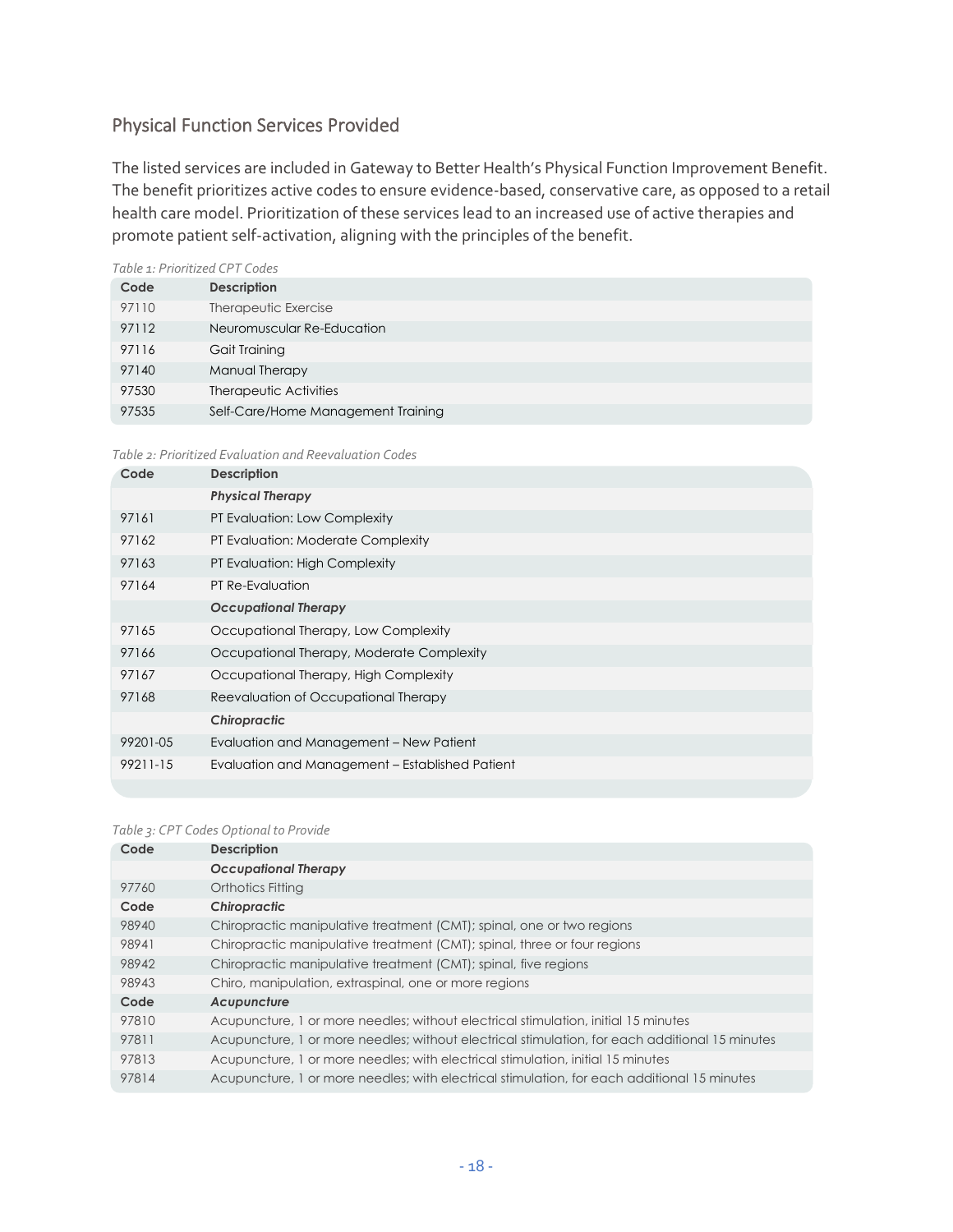# <span id="page-19-0"></span>Recommended Space and Equipment

The following is a list of recommended items for the provision of physical function services. A more detailed list may be curated by other physical function experts. During the RHC's strategic development, a proposed budget for necessary items was estimated to be \$5,000.00 for office equipment and \$12,000 for therapy equipment and tools (see [Table 4\)](#page-20-0).

*Figure 5.* List of Suggested Physical Function Service Equipment and Tools

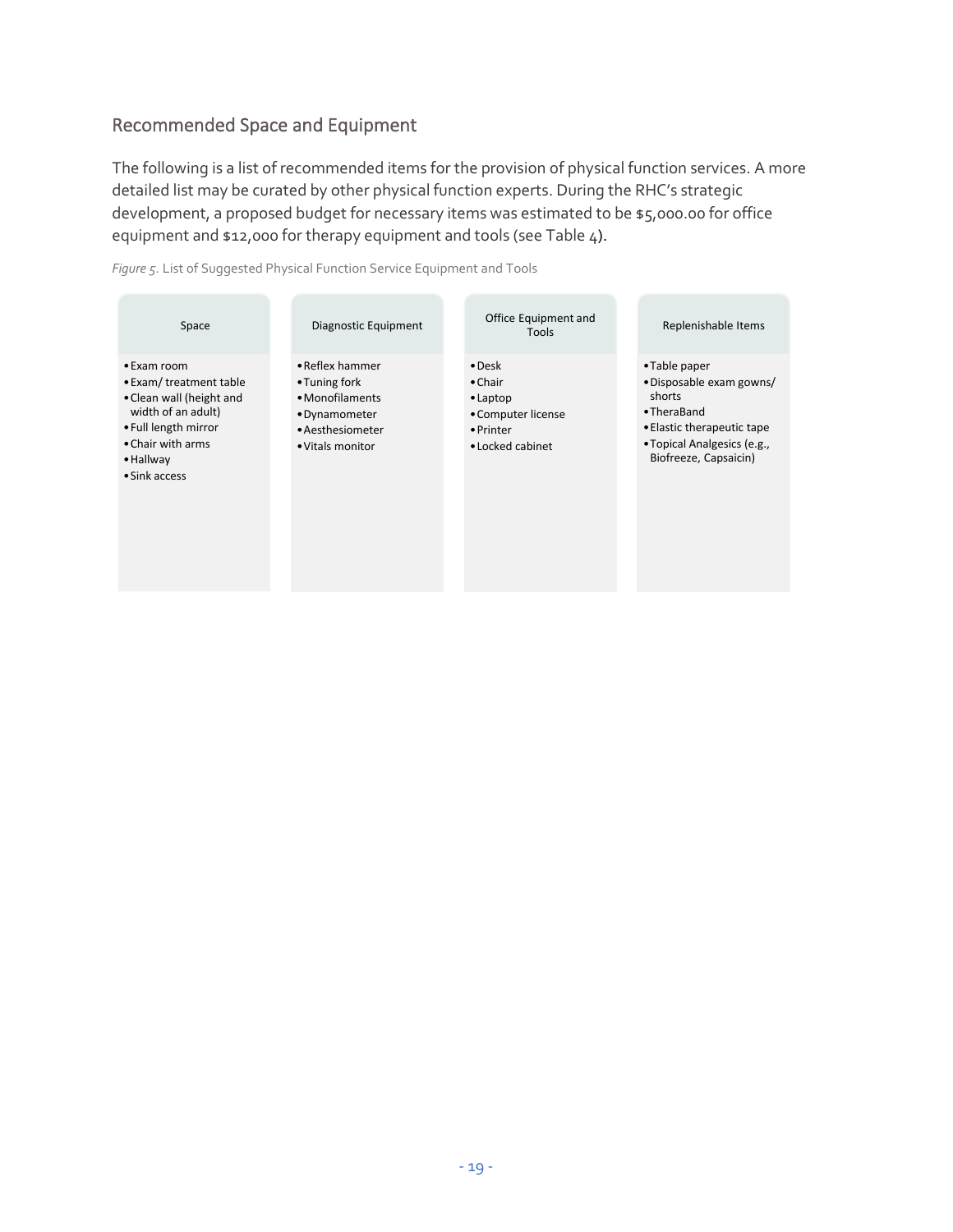# <span id="page-20-0"></span>Suggested Budget

The following budget outlines the funds needed to integrate physical function services into a CHC.

When feasible, consider allocating budget funds to obtain support staff personnel. Ensuring a staff member is available to tend to the schedule, room patients, obtain vitals, and retrieve necessary external health records, may assist in patient care.

*Table 4: Estimated Costs for Necessary Physical Function Service Equipment and Tools*

| <b>Items</b>                                                                                                                                    | Cost                                                                        |
|-------------------------------------------------------------------------------------------------------------------------------------------------|-----------------------------------------------------------------------------|
| Therapy equipment                                                                                                                               | \$12,000.00                                                                 |
| 2 exam/treatment tables<br>Table paper<br>Resistance bands<br><b>Mirrors</b><br>Portable curtain<br>Free weights<br>Goniometer<br>Reflex hammer |                                                                             |
| Office equipment                                                                                                                                | \$5,000.00                                                                  |
| <b>Desk</b><br>Chair<br>Laptop<br>Computer license<br>Printer<br>Locked cabinet                                                                 |                                                                             |
| <b>Physical function expert salary</b>                                                                                                          | \$10,000 per month for 1 FTE<br>(\$50.00 per hour with 15% fringe benefits) |
| <b>Support Staff (optional)</b>                                                                                                                 | \$2,800 per month for 1 FTE                                                 |
| <b>TOTAL</b>                                                                                                                                    | \$131,000<br>$($154,000$ per year + $$17,000$ one-time expenses)            |
|                                                                                                                                                 |                                                                             |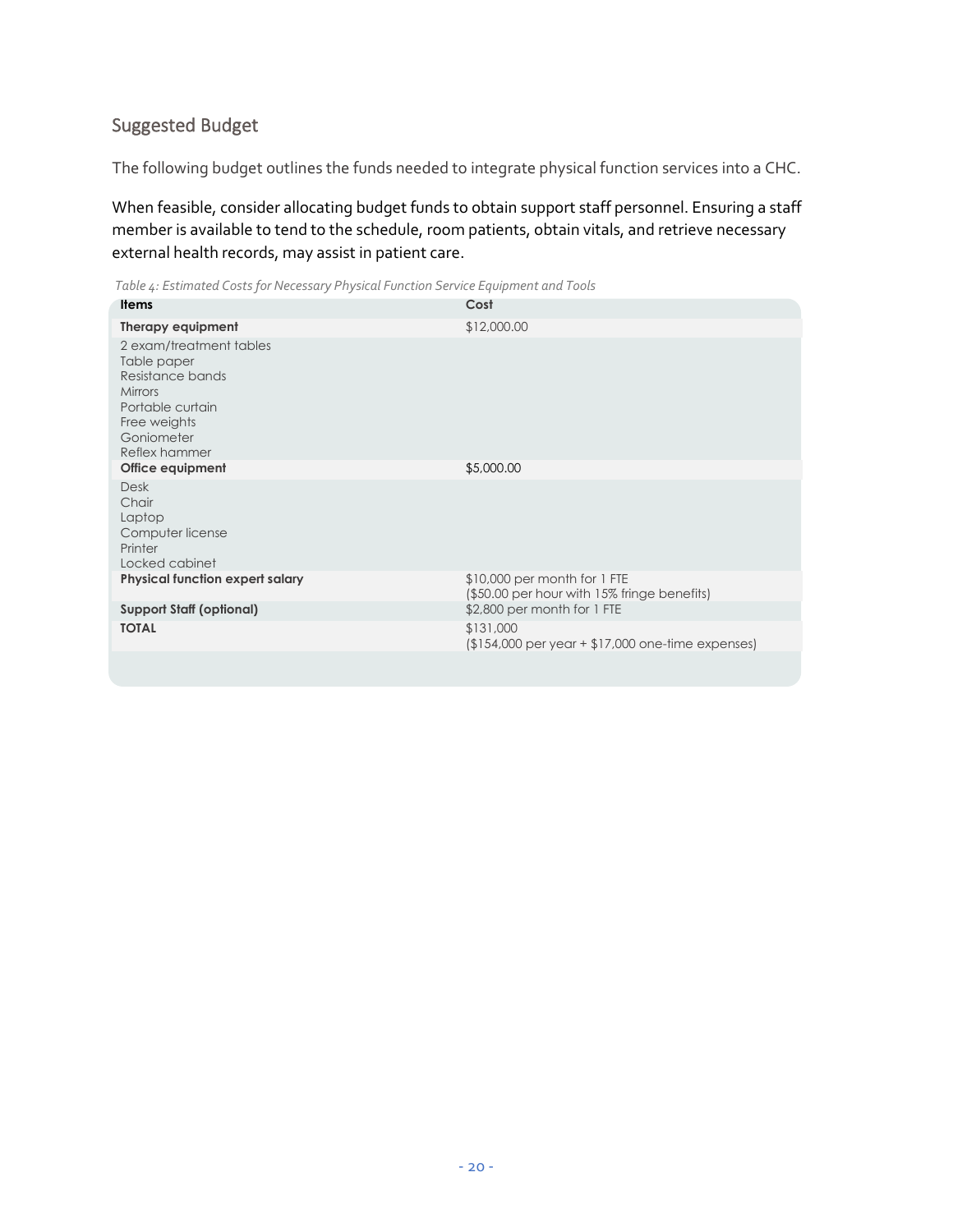# <span id="page-21-0"></span>Recommendations for Evaluation

Continuous evaluation of the newly implemented physical function services is necessary to measure effectiveness and identify areas for improvement. Integrating prioritized metrics into the CHC's electronic medical record could improve evaluation efforts. The RHC recommends considering the following list of evaluation metrics.

| Table 5: Recommended Evaluation Metrics |  |
|-----------------------------------------|--|
|-----------------------------------------|--|

<span id="page-21-1"></span>

|    | <b>Metric</b>                                                                                                        | <b>Suggested Collection Source</b>                                    |
|----|----------------------------------------------------------------------------------------------------------------------|-----------------------------------------------------------------------|
| А. | Number of unique patients seen by physical function expert                                                           | Claims data                                                           |
| В. | % of patients with an MSK-related diagnosis who receive<br>services from the physical function expert                | Claims data                                                           |
| C. | % of patients who receive a follow-up visit                                                                          | Claims data                                                           |
| D. | Cost reductions for system of care (includes imaging,<br>specialty care consultations, interventions, and surgeries) | Claims data                                                           |
| Е. | PCP self-reported adequate resources available for treatment<br>of MSK pain after implementation of services         | Annual provider survey                                                |
| F. | PCP self-reported job satisfaction after implementation of<br>benefit                                                | Annual provider survey                                                |
| G. | PCP self-reported decrease in opioid prescribing after<br>implementation of services                                 | Annual provider survey                                                |
| Η. | Patient self-reported functional improvement after receiving<br>at least one service                                 | Annual patient survey                                                 |
| Ι. | Patient self-reported increase in movement after receiving<br>at least one service                                   | Annual patient survey                                                 |
| J. | Patient functional improvement                                                                                       | CHC collect and report data with<br>Patient Specific Functional Scale |
| K. | Change in employment status after receiving at least one<br>service                                                  | CHC collect and report data                                           |
|    |                                                                                                                      |                                                                       |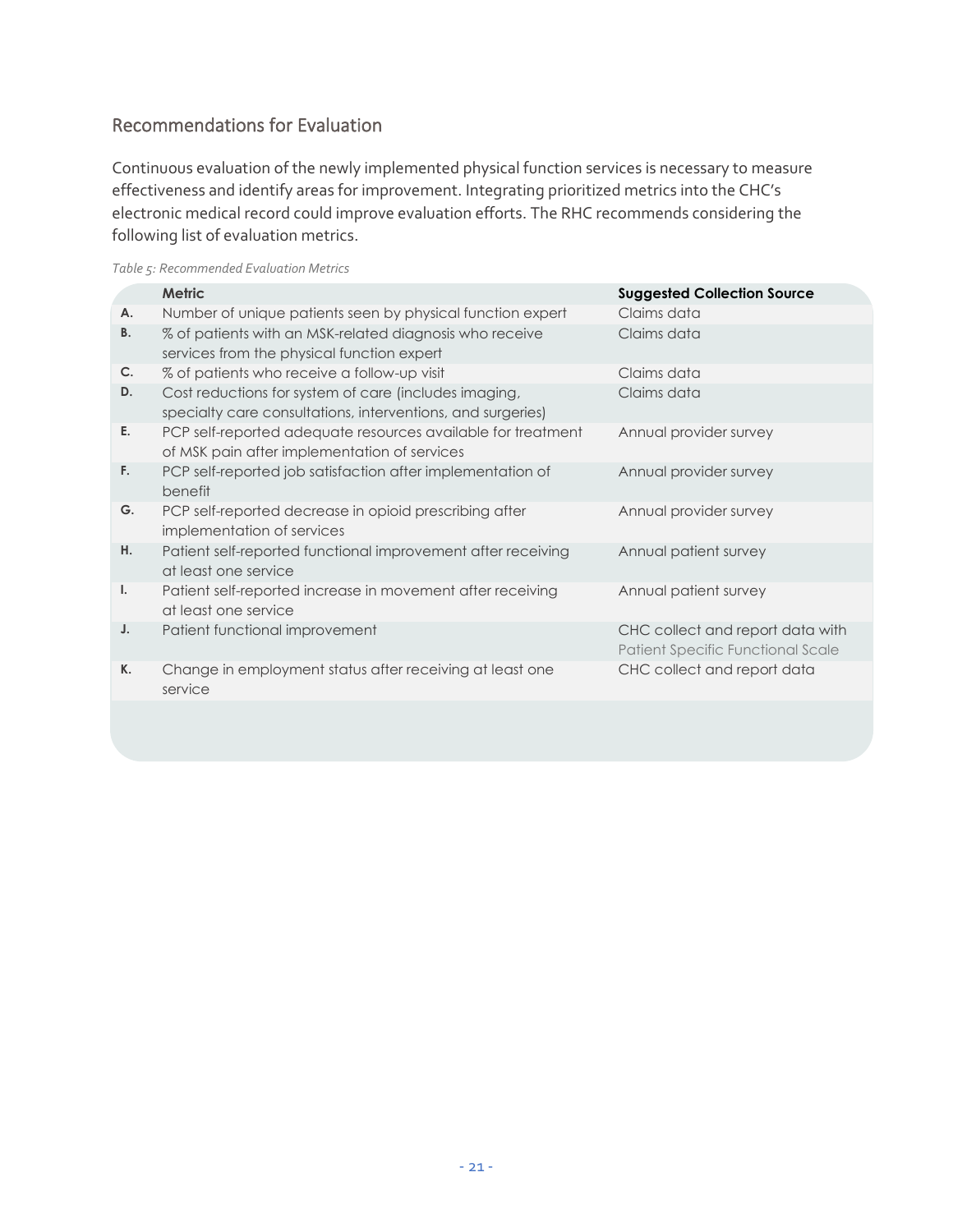# Recommendations for Continuous Improvement

Integration success not only relies on evaluation, but also using data to inform organizational processes and implement changes. Below is a list of monitoring and improvement tips.

- 1. Maintain and refine the program and its processes
	- a. Provide periodic support/audit of billing and collections to ensure sustainability
	- b. Establish pre-defined triggers for hiring addition physical function expert(s) based on patient volume and access
	- c. Catalog recurring equipment needs (e.g., topical analgesics, exercise bands) with routine ordering to ensure adequate supply
		- i) Consider request for proposals from vendors to supply at lower/no cost
- 2. Establish workflow monitoring
	- a. Establish monthly and yearly patient volume targets
	- b. Establish targets for time from referral to appointment with physical function expert
	- c. Track time from initial physical function consult to follow-up appointment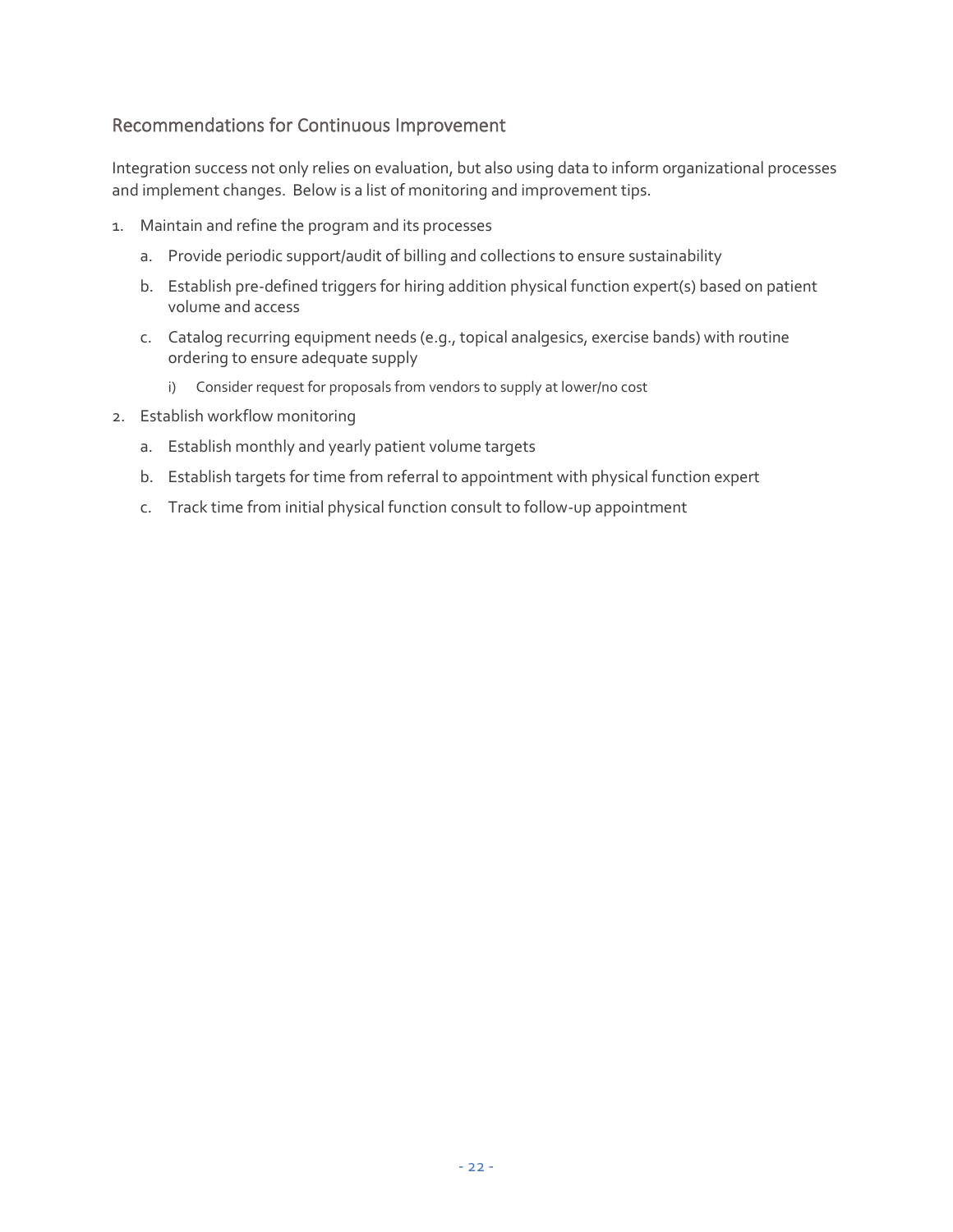# <span id="page-23-0"></span>References

- Dahlhamer, J., Lucas, J., Zelaya, C., Nahin, R., Mackey, S., DeBar, L., Kerns, R., Von Korff, M., Porter, L., & Helmick, C. (2018). Prevalence of Chronic Pain and High-Impact Chronic Pain Among Adults— United States, 2016. *MMWR. Morbidity and Mortality Weekly Report*, *67*(36), 1001–1006. https://doi.org/10.15585/mmwr.mm6736a2
- Florence, C. S., Zhou, C., Luo, F., & Xu, L. (2016). The Economic Burden of Prescription Opioid Overdose, Abuse, and Dependence in the United States, 2013. *Medical Care*, *54*(10), 901–906. https://doi.org/10.1097/MLR.0000000000000625
- Institute of Medicine (U.S.) (Ed.). (2011). *Relieving pain in America: A blueprint for transforming prevention, care, education, and research*. National Academies Press.
- Miller H. B. & Harris A. (2019). *The RHC Chronic Pain Prevention and Treatment Policy Paper*. https://1s4g6c1ylxer1li24cn557f1-wpengine.netdna-ssl.com/wpcontent/uploads/sites/63/2020/04/FINAL-Chronic-Pain-Policy-Paper-1.24.19.pdf
- Tick, H., Nielsen, A., Pelletier, K. R., Bonakdar, R., Simmons, S., Glick, R., Ratner, E., Lemmon, R. L., Wayne, P., & Zador, V. (2018). Evidence-Based Nonpharmacologic Strategies for Comprehensive Pain Care. *EXPLORE*, *14*(3), 177–211. https://doi.org/10.1016/j.explore.2018.02.001